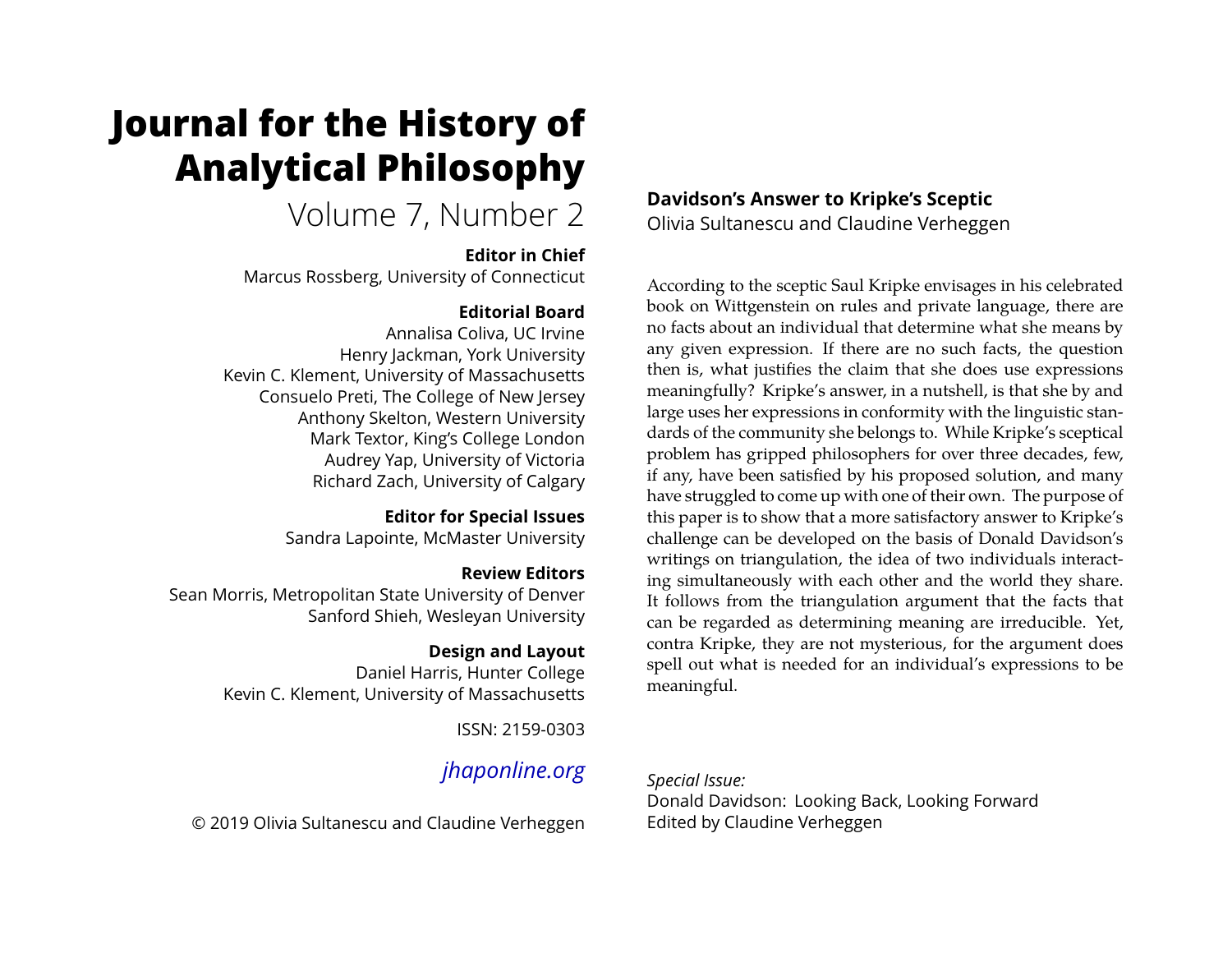## **Davidson's Answer to Kripke's Sceptic**

Olivia Sultanescu and Claudine Verheggen

#### **1. Introduction**

This paper addresses anew the sceptical challenge posed by Saul Kripk[e1](#page-1-0) in *Wittgenstein on Rules and Private Language* ([1982\)](#page-20-0), which defies speakers to justify the use of their expressions by producing some facts about them that determine or constitute their meaning what they do by their expressions. We believe that this challenge has not been addressed properly since it was first introduced thirty-five years ago, even though a way to address it has been for a long time in the offing. This is to be found in Donald Davidson's writings on triangulation, the very idea of which was introduced the same year as Kripke's book was published. Davidson himself did discuss Kripke's challenge at least twice in his writings [\(Davidson 1992;](#page-20-1) [2001b\)](#page-20-2). Though he initially badly misunderstood it and, as a result, unfairly dismissed it, he later came better to appreciate it, and tried to meet it accordingly. However, most commentators' focus has been on Davidson's initial discussion and the solution he later sketched has been by and large ignored. Our main goal in this paper is to rectify this.

The paper will proceed as follows. We shall start by articulating Kripke's challenge as it strikes us. (This distancing, reminiscent of Kripke's own distancing from Wittgenstein, is intentional, as there is hardly any more agreement on how to interpret Kripke's views than there is on interpreting Wittgenstein's.) We shall, however, compare our interpretation, when needed, with

the major ones that have been offered over the years. Next we shall present Kripke's solution, in part so as to make the differences between his account and Davidson's as sharp as possible, as some commentators have been inclined to downplay them, but also in part because getting clear on Kripke's solution helps us to shed further light on how he understands the sceptical problem to begin with. We shall then proceed with Davidson's views, articulating first what may be regarded as the sceptical problem he takes himself to be solving. This is not in fact the very problem to be found in Kripke's writings, but it does bear important similarities to Kripke's problem. We shall end by presenting Davidson's solution to his problem and showing that it can be used as a solution to Kripke's problem as well. We shall argue that Davidson's solution is superior in that it provides a deeper account of meaning. This is due in part to the fact that it is not a sceptical solution, as Kripke's solution is; it is not, that is, a solution that concedes that the sceptic's initial demands on what she takes to be an acceptable theory of meaning cannot be met and that an alternative theory involving a sceptical solution has to be developed instead. But neither can Davidson's solution properly be called a straight solution. For Davidson's solution, even though it might appear to meet the sceptic's demands, also involves denouncing the conception of meaning on which the sceptic's demands rest as incoherent. As a result, the meaningdetermining facts that can be provided on Davidson's view are to be conceived of in a way to which straight theorists may well wish to object.

## <span id="page-1-2"></span>**2. Kripke's Sceptical Challenge**

Suppose that I[2](#page-1-1) have so far used the word 'blue' to describe the colour of some skies, seas, sweaters, sapphires, and the Smurfs.

<span id="page-1-0"></span><sup>&</sup>lt;sup>1</sup>The challenge is really Wittgenstein's as it struck Kripke, but, for simplicity, we shall talk of Kripke's challenge, problem, and solution.

<span id="page-1-1"></span><sup>2</sup>Though the paper is co-written, we shall use the first-person singular pronoun when giving examples of meaning queries, as the sceptical inquiry is supposed to be conducted from the first-person singular point of view.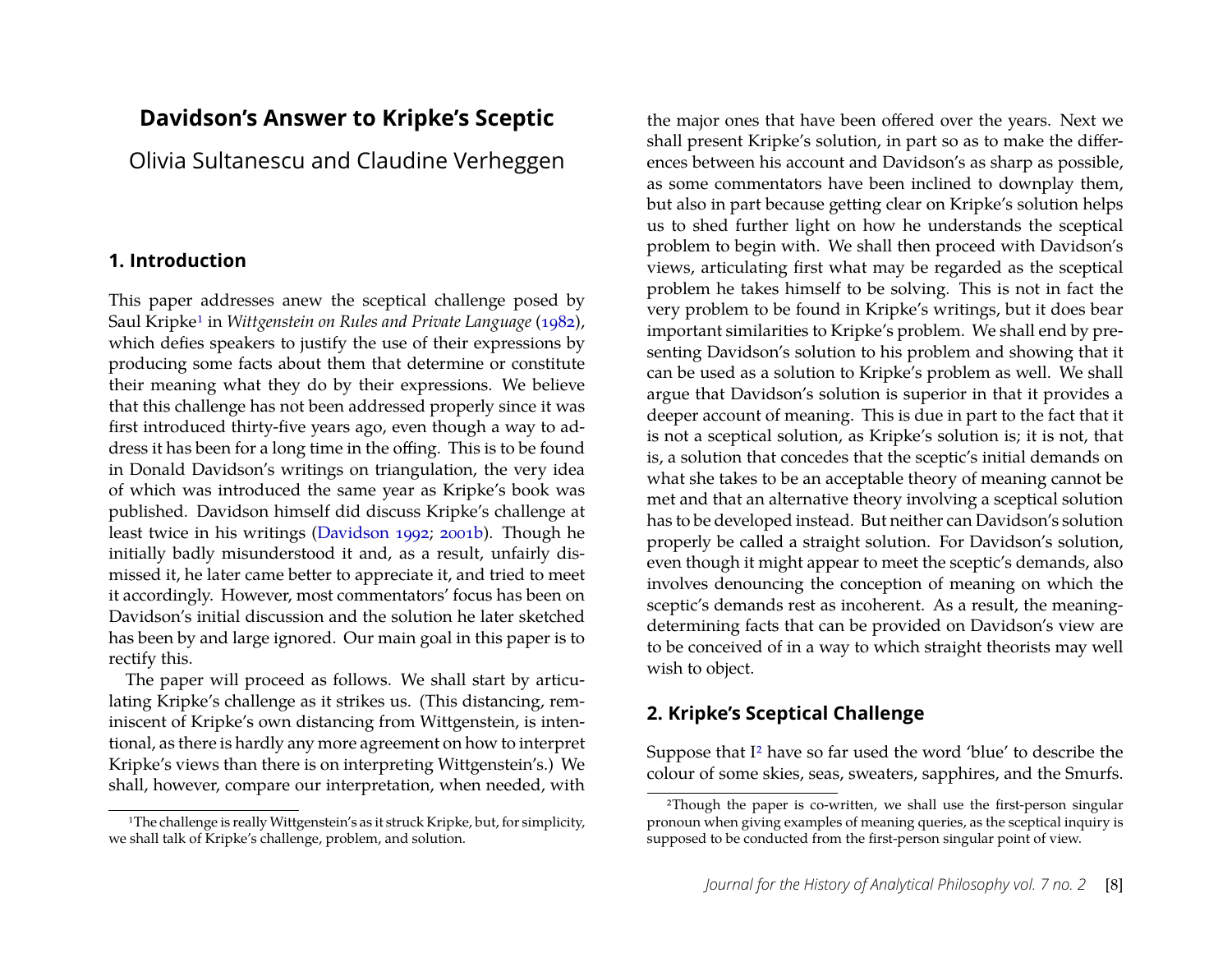Suppose further that a sceptic asks me what the colour of her new green blouse is, and I say "green", upon which the sceptic wonders aloud whether the proper answer should not have been "blue". What makes me so sure, the sceptic probes me, that by 'blue' I do not mean bleen, and by 'green' I do not mean grue, in which case I should use 'blue', and not 'green', to describe green objects presently in my vicinity, just as in the past I used 'blue' to describe blue objects, and I should use 'green', and not 'blue', to describe blue objects presently in my vicinity, just as in the past I used 'green' to describe green objects?<sup>3</sup> Is there any fact about me that I could cite to justify my answering "green" rather than "blue"? Kripke spends a whole chapter of his book arguing, on the sceptic's behalf, that no such fact could be found. But, the sceptic concludes, if no such fact can be found, then no fact establishes that I mean blue rather than bleen by 'blue', or that I mean green rather than grue by 'green'; no fact makes my answer other than completely arbitrary. Indeed, if no such fact can be found, then there is no fact about what I mean by 'blue', 'green', or by any other expression. For the same sceptical question may be asked of any other kind of expression, leading to the same sceptical conclusion[.4](#page-2-1)

Why is there no meaning-constituting fact to be found? This question has at least two parts: Just what are the individual facts that Kripke considers and finds lacking? (Does he cover all the possibilities?) And why does he find them lacking?

Kripke examines a wide variety of individual facts that could be thought to constitute my meaning what I do by a word, from

my having internalized specific instructions as to how to use the word to my having grasped a sense, i.e., an abstract entity, which determines what I mean by the word, through my associating the word with a specific kind of experience, or a specific kind of mental image, or my being disposed to use the word in certain ways, or simply my irreducibly meaning what I do by the word. It is easy to see why specific instructions will not do, as they themselves will have meaning only if there are individual facts that determine this. It is also easy to see why specific experiences or mental images will not do, as it would be hard to make the case that such internal states are either necessary or sufficient to determine what I mean; indeed, it would be hard to counter the sceptic who keeps asking why the headache or the tickle I feel when I use 'green', or the sample of green I then have in my mind, indicates that it is green that I mean by 'green'. As Wittgenstein might say, they might do so only if they had been so interpreted. But then the interpretations would, too, have to have their meaning constituted by individual facts, and eventually we would run out of words to interpret other words; we would reach the bedrock where words have to be directly associated with meaning-constituting facts. What could these be, and how could the associating proceed?

They could perhaps be the Fregean senses or Platonic objects Kripke mentions at the end of his sceptical inquiry, but how could my meaning green rather than grue by 'green' be the result of my having grasped the abstract property of green rather than that of grue? What kind of (per force non-linguistic and non-conceptual) event could my grasping be, such that it insures that it is one rather than the other property that I have grasped (see [Verheggen](#page-21-0) [2003\)](#page-21-0)? Besides, Kripke argues, the idea in my mind that would constitute my grasping a particular sense is a finite object (54); how could it determine how I am to go on in a potentially infinite number of cases? This, we believe, is perhaps the main problem Kripke sees with the individual facts he considers: these facts are per force finite, but they somehow have

<span id="page-2-0"></span><sup>3</sup>On the sceptic's assumption, if one means grue by 'green', then, Kripke writes, "past objects were grue if and only if they were (then) green while present objects are grue if and only if they are (now) blue" (20). All page references to Kripke are to [Kripke](#page-20-0) [\(1982\)](#page-20-0).

<span id="page-2-1"></span><sup>4</sup>Kripke himself, following in Wittgenstein's steps, concentrates on a mathematical example. For reasons that will become clear, we prefer to use examples of words referring to macroscopic items in the world around us, focusing on general terms.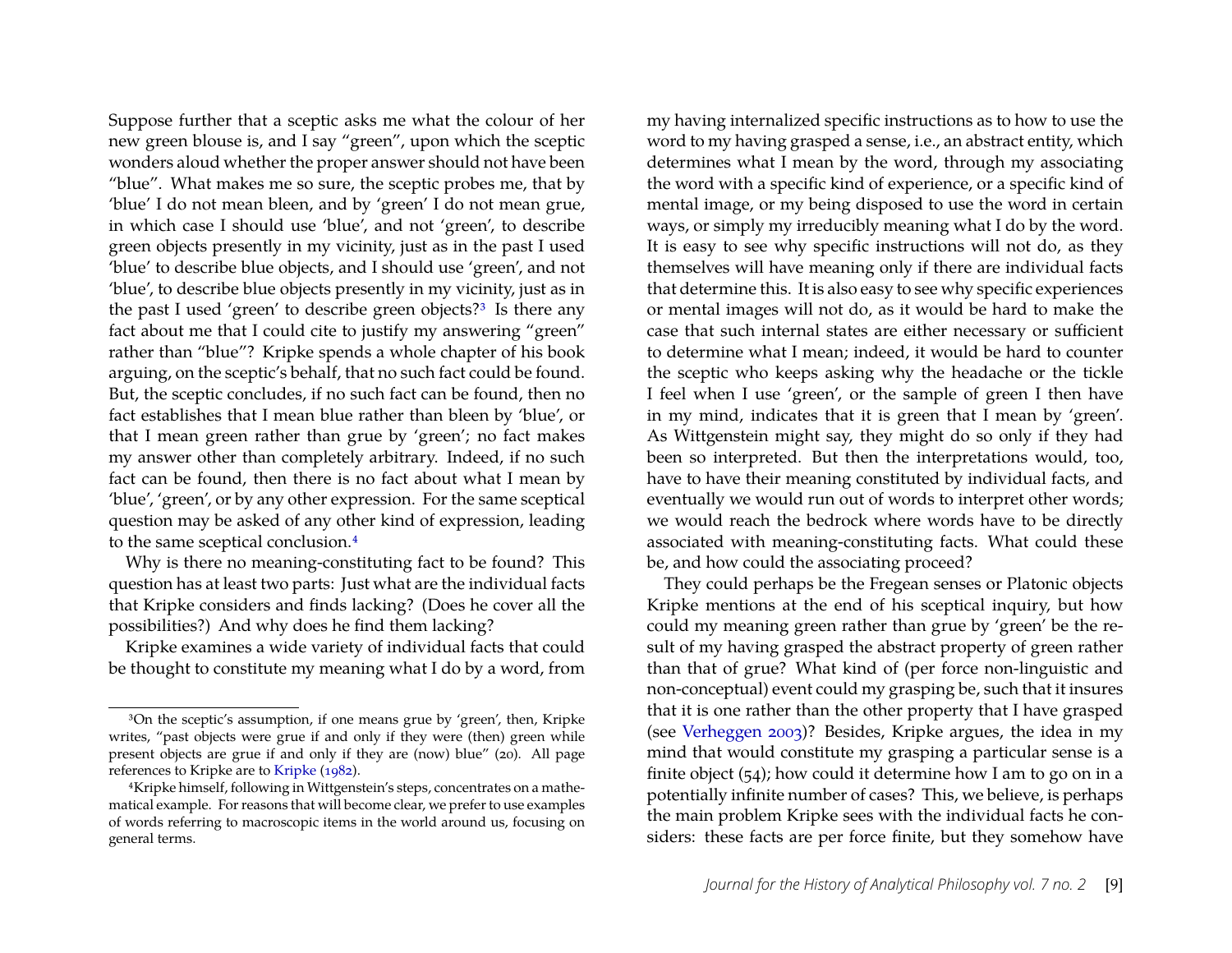to apply to an infinity of cases.<sup>5</sup> So when I consult what is in my mind to figure out how to use a word, I have to go beyond, so to speak, what I find there, and there is always more than one way to do so. In other words, what is contained in my mind can always be interpreted in more than one way and so cannot, in effect, constitute what I mean by any given expression. This problem is also what prompts Kripke to reject the "primitive state" of meaning as a potential meaning-constituting fact. Accepting this, he writes, would be "desperate", for the nature of this state is not only "completely mysterious",<sup>6</sup> it is "chimerical", in fact, "logically impossible", for "such a state would have to be a finite object, contained in our finite minds. . . . Can we conceive of a finite state which *could* not be interpreted in a [deviant] way?" (51–52).<sup>[7](#page-3-2)</sup>

The candidate meaning-constituting facts we have surveyed so far seem to have one problem in common: they will not do as determinants or constituents of meaning because they can always be interpreted in such a way that any new application of a word may be deemed to be correct—thus, my not answering "blue" is correct if I take the candidate fact to determine my meaning blue by 'blue', and my answering "blue" is correct if I take the candidate fact to determine my meaning bleen by 'blue'. But nothing intrinsic to any of the candidate meaningconstituting facts considered so far[8](#page-3-3) determines that one rather than the other answer is correct, which is to say that they all fail as determinants or constituents of meaning. There is, however, one kind of potential meaning-constituting fact we have not yet investigated: dispositions to use words in certain ways. This is the kind of candidate fact Kripke spends most time rejecting. So, what is wrong, according to him, with dispositions?

Prima facie, dispositions look rather promising, for they might be thought not to be subject to interpretation in the way that all the potential meaning-constituting facts considered so far are. After all, dispositions are not states of mind that we can somehow consult. "(Do I record and investigate the past physiology of my brain?)" (23). All the same, Kripke argues, "the totality of my dispositions is finite" (26) just as much as my past performance with a given word. Who is to say how I would apply 'green' in situations never envisaged before? Initially, however, it might be thought<sup>[9](#page-3-4)</sup> that appealing to my disposition to use a word in certain ways, as what constitutes my meaning what I do by the word, is vastly superior to appealing to my past uses of the word, precisely because, whereas my past use of 'green' is compatible both with my now meaning green and my now meaning grue by 'green', my disposition to use 'green' in certain ways is not so compatible. For reasons we take to be related to Kripke's (28), we do not think this is right, however. As Claudine Verheggen has argued [\(Verheggen 2015;](#page-21-2) [Myers and Verheggen 2016,](#page-21-3) chap. 2), as long as we think of the disposition in non-semantic terms, we

<span id="page-3-0"></span><sup>5</sup>Just as it seems to be Wittgenstein's main problem in the so-called rulefollowing considerations, as he keeps coming back to the question how the use of a word can determine its meaning and thus which of its applications count as correct or incorrect, since "the series [in Wittgenstein's example, of the natural numbers] is infinite and the bit of it I can have developed finite" ([1953,](#page-21-1) §147).

<span id="page-3-1"></span><sup>6</sup>For "[i]t is not supposed to be an introspectible state, yet we supposedly are aware of it with some fair degree of certainty whenever it occurs" (51).

<span id="page-3-2"></span><sup>7</sup>So far, Kripke makes it sound as if the interpretation problem is a result of the potential meaning-constituting facts being finite and my having somehow to consult them in order to use an expression. As we are about to see, however, the interpretation problem also affects facts that could not be consulted, such as dispositions. Indeed, it affects any kind of non-semantic fact, be it finite or infinite. As we shall see later, it is, in effect, the interpretation problem that makes a reductionist account of meaning unavailable.

Paul Boghossian has taken Kripke's argument here to be question-begging: it "amounts to insisting that we find the idea of a contentful state problematic, without adducing any independent reason why we should" [\(Boghossian 1989,](#page-19-0) 542). But it seems to us that the idea of a contentful state, conceived of as a finite object, is problematic, for the very reasons Kripke gives. As we shall see later, however, this conception is not mandatory.

<span id="page-3-3"></span><sup>8</sup>Including of course primitive states of meaning, as long as these are conceived of as finite objects.

<span id="page-3-4"></span><sup>9</sup>Indeed, has been thought by Hannah Ginsborg (see e.g., [2011a,](#page-20-3) 155).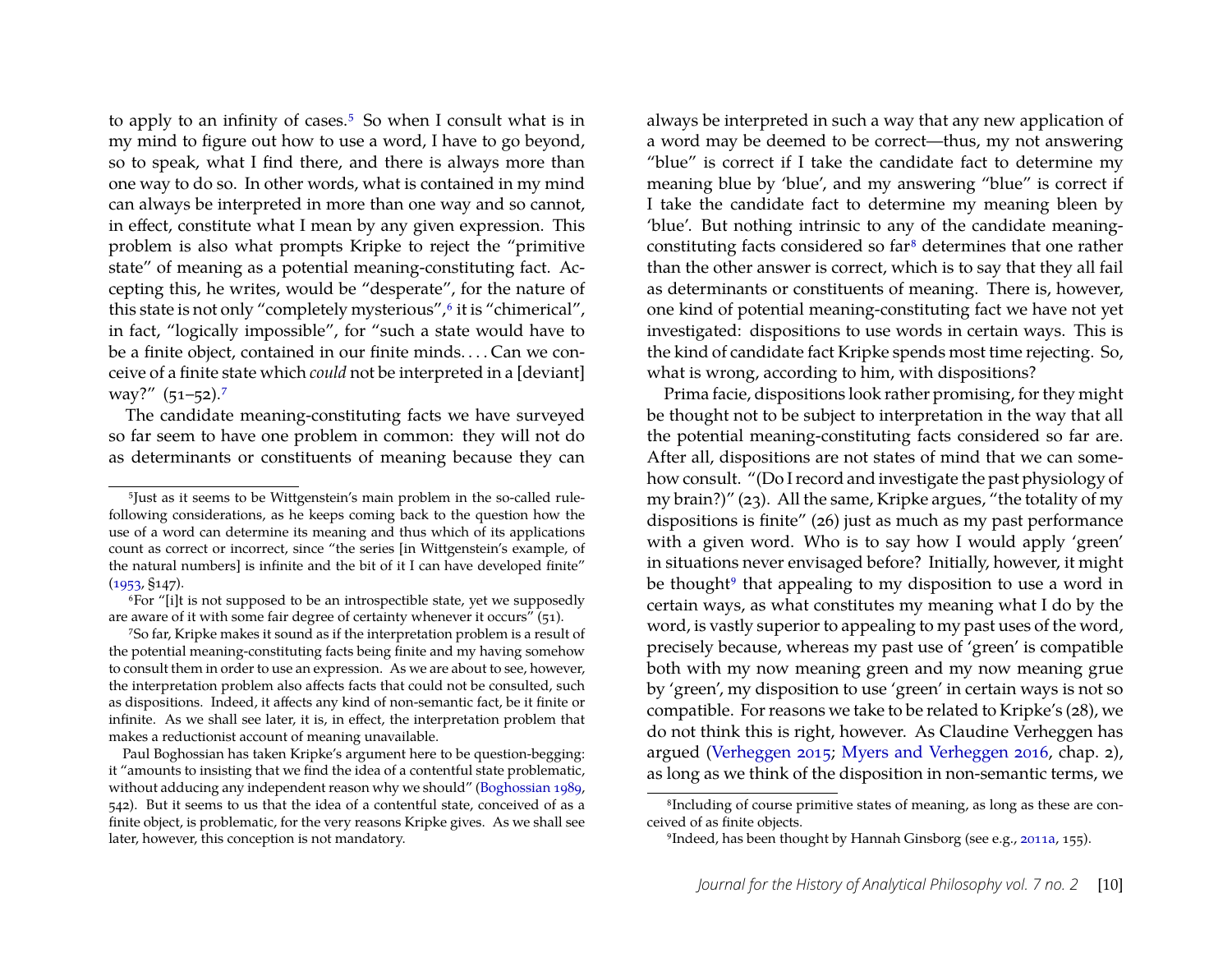cannot appeal to it in order to explain what determines or constitutes the meaning of the word. For, to begin with, how would a non-semantic characterization of the disposition cover all the possible cases of my using 'green' correctly, where this includes, as suggested above, cases that differ from any encountered or conceived of so far? Moreover, a proper characterization of the disposition must not just cover the cases where I am disposed to apply 'green' correctly. For I may mean green by 'green' even when I apply it incorrectly, as, say, when I wish to misrepresent the Smurfs. In fact, it looks as if only the following characterization would capture what I mean by 'green': for me to mean green by 'green' is for me to be disposed to apply 'green' only in circumstances in which I mean green by 'green'. But this fully semantic characterization of the disposition sheds little, if any, light on what it is for me to mean green by 'green'. So it is probably not acceptable as an answer to the sceptic.[10](#page-4-0) Interestingly, though, it would at least take care of Kripke's main worry. A disposition is not only not a state that I can consult; it also is now conceived of in such a way that it can cover an infinite variety of cases. But Kripke has more to say against dispositions as potential meaning-constituting facts. And his objection may apply to all dispositions, even those that are semantically characterized.

According to Kripke, the challenge the sceptic has posed can be met only if two conditions are fulfilled: not only must an account of the fact that constitutes my meaning what I do by a word be provided; this fact must also "show how I am justified in giving the answer" (11; see also 23, 24, 37) that I do (in our example, "green" rather than "blue"). But now, Kripke continues, even if they could satisfy the first condition, dispositions would still fail to satisfy the second one, which he also often describes as that of the meaning-constituting fact having to "*tell* me what I ought to

do in each new instance" (24; see also 21, 43), or "guiding" me in the applications of the word  $(17)^{11}$  $(17)^{11}$  $(17)^{11}$  Ultimately, he writes, "almost" all objections to the dispositional account boil down to this one" (24). And at the end of his scrutiny of the dispositional account, he rephrases the objection in these terms: "The dispositionalist gives a *descriptive* account" of the relation between meaning and action, i.e., a word's application, but this relation is "*normative*, not *descriptive*" (37). This claim, so phrased, has caused more ink to be spilled than the rest of Kripke's entire book, and there is no consensus as to how Kripke understood it or as to how it should be understood. Here is how we (and, we think, Kripke as well) understand it.

It helps to begin with to go back to the first condition that Kripke thinks an answer to the sceptic has to satisfy and to make it sharper than we have so far. According to this condition, an answer to the sceptic must provide her with a fact that constitutes my meaning what I do by a word. We saw that all the facts Kripke considers (including the primitive state of meaning, at least as he conceives of it) fail to do so because they are such that they could lead to various applications, all of which could be deemed to be correct (or, for that matter, incorrect), leaving no room for the distinction between correctness and incorrectness. Or, to put it as Kripke does, all the candidate facts are such that it would be for me to say whether whatever application follows from them is correct or incorrect. But "[n]othing is more contrary to our ordinary view . . . than is the supposition that [in Wittgenstein's words] 'whatever is going to seem right is right'" (24). It is this inability to underwrite the distinction between correct and incorrect applications that makes perspicuous the claim that the individual facts Kripke considers cannot be meaning-constituting. For this distinction, uncontroversially, holds for any meaningful expression.

<span id="page-4-0"></span><sup>10</sup>Moreover, as we shall see in the next section, even if semantically characterized dispositions were to be accepted as meaning-constituting facts, there would be the question whether it makes sense to think that a socially isolated individual's dispositions could do the job.

<span id="page-4-1"></span><sup>11</sup>[Ginsborg](#page-20-3) [\(2011a\)](#page-20-3) can be understood as making the claim that dispositions satisfy the first but not the second condition, though she understands the second differently from how she takes Kripke to understand it.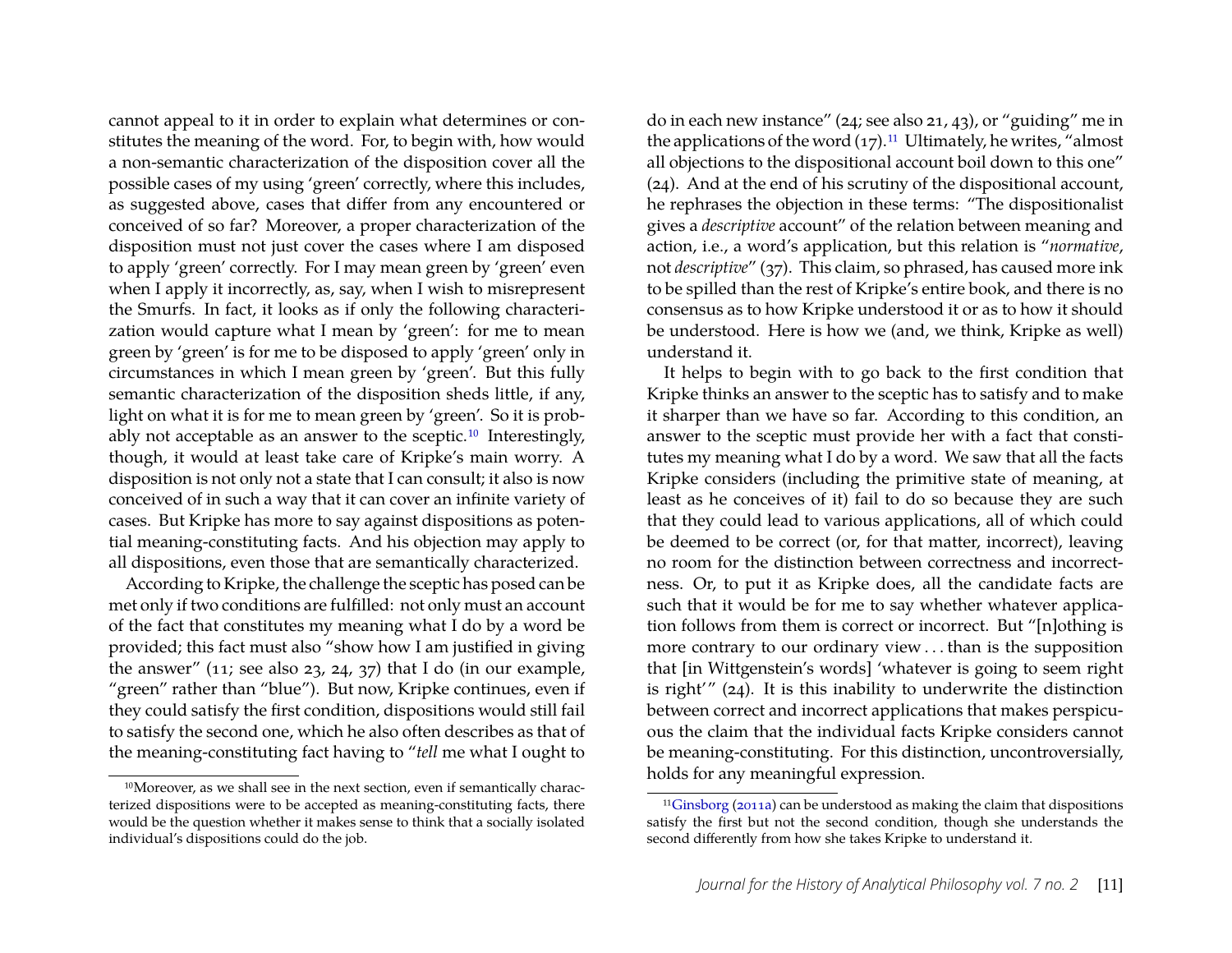Kripke's declaration that the relation of meaning to action is normative has sometimes been interpreted as just that, an expression of the platitude that all meaningful expressions must be governed by conditions of correct application. Thus Paul Boghossian writes:

The normativity of meaning turns out to be. . . simply a new name for the familiar fact that, regardless of whether one thinks of meaning in truth-theoretic or assertion-theoretic terms, meaningful expressions possess conditions of *correct use*. . . Kripke's insight was to realize that this observation may be converted into a condition of adequacy on theories of the determination of meaning: any proposed candidate for the property in virtue of which an expression has meaning, must be such as to ground the 'normativity' of meaning—it ought to be possible to read off from any alleged meaning constituting property of a word, what is the correct use of that word. [\(Boghossian 1989,](#page-19-0) 513; see also, e.g., [Blackburn 1984,](#page-19-1) 281–82; [Wright 1986,](#page-21-4) 256)

We believe that for the first condition imposed by the sceptic to be fulfilled is for there to be a fact that underwrites the distinction between correct and incorrect applications. And, with Kripke, we believe that none of the potential meaning-constituting facts he considers succeeds in doing that. But we also believe that the second condition adds something to the first. We are not alone in believing this—the question is what exactly is being added, whether meaning is indeed normative in any way other than the trivial one expressed by Boghossian.

Kripke himself may be thought to have contributed to the ambiguity of the claim that meaning is normative, for, to begin with, he often fleshes out the idea that the meaning-constituting fact must show how I am justified in using an expression in the way I do by saying, as quoted above, that the fact in question must "tell" me how to use the expression; it must "guide" my applications of the expression. But this, many commentators have argued, is fatal to the claim that meaning is normative. If the claim that meaning is normative is to be understood in the guid-

ing sense, then it is unacceptable, for in order to be guiding the meaning-constituting facts would themselves have to be understood in a certain way and so be meaningful, and the question is what would in turn determine their meaning.<sup>[12](#page-5-0)</sup> Now this may be thought to leave room for the claim that meaning is normative in a justificatory rather than guiding sense. But it is not obvious what the distinction between justification and guidance may be here (see [Bridges 2014\)](#page-19-2). Certainly the idea of justification can be subject to the very objection just made to that of guidance. The justificatory item, too, in order to be justifying, would have to be understood and so have meaning, for which the same question would arise. However, it seems to us that this is not the only way in which Kripke's appeal to guidance or justification can be understood, and that he does provide an alternative explanation. When I answer a new query, he writes, "I do not simply make an unjustified leap in the dark" (10). My answer is not "a mere jackin-the-box unjustified and arbitrary response" (23). Admittedly, in this context, Kripke also talks of "following directions" and being justified "in terms of instructions I gave myself", which reinforces the guidance objection (and which is a more natural way of talking when the example is a mathematical term such as 'plus' rather than a colour term such as 'green'). But we think that the crucial idea that is being captured by the notions of justi-

<span id="page-5-0"></span><sup>12</sup>As Ginsborg puts it, "Any item, in the mind or elsewhere, which guided or instructed or directed its possessor in the use of an expression would in turn have to be an item with a meaning which its possessor would have to grasp, so the question of meaning or understanding would arise again for that item" [\(Ginsborg 2011a,](#page-20-3) 150). See also [Stroud](#page-21-5) [\(1990,](#page-21-5) 123). Stroud notes that "[t]his [there being an item telling me what I mean by an expression] seems to be the demand that Kripke's 'skeptic' most often insists on. It appears to be behind the second of the two conditions he says any successful answer to the 'skeptical' challenge must meet" [\(1990,](#page-21-5) 123). See [Miller](#page-21-6) [\(2017b\)](#page-21-6) for an argument to the effect that Stroud's and Ginsborg's attacks on the idea that there must be an item that guides meaningful use are based on an assumption that can be rejected, namely, that guidance requires interpretation. If being guided by an item does not require interpreting that item, there is no regress, according to Miller. See [Sultanescu](#page-21-7) [\(2019\)](#page-21-7) for further discussion.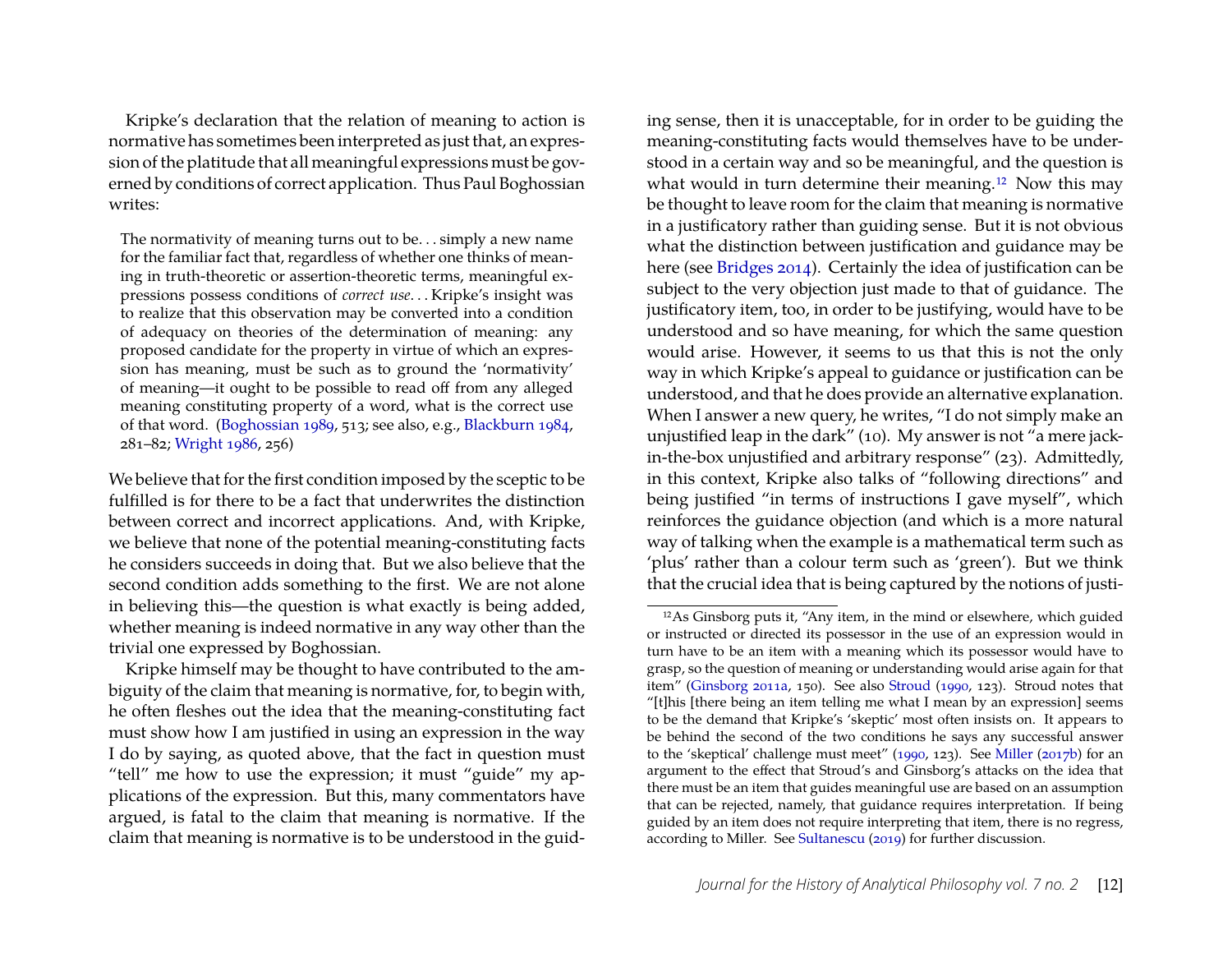fication and guidance is that of meaningful use being intentional (in the sense of being the product of an intention) or intelligent, rather than merely automatic, parotic or robotic. This, we contend, is the main idea behind Kripke's second condition.[13](#page-6-0) We should also distinguish this idea from another way of construing the second condition that has often been attributed to Kripke.

This is again an ambiguity that may be due to Kripke himself, in particular, to his insistence that, given what I mean by an expression, it is not the case that I *will* apply it to the items to which it does apply, but that I *should* (37). As Boghossian has cashed this out, "to be told that 'horse' means horse implies that a speaker ought to be motivated to apply the expression only to horses" [\(Boghossian 1989,](#page-19-0) 533).<sup>[14](#page-6-1)</sup> Thus Kripke's second condition has been interpreted as saying that meaning something by an expression entails categorical obligations as to how to use it.[15](#page-6-2) And this has in turn generated a large number of ferocious

attacks [\(Hattiangadi 2007;](#page-20-4) [Glüer and Wikforss 2009\)](#page-20-5). We do not think, however, that this is the proper interpretation of Kripke's claim, not only because we think that, so understood, the claim is indefensible (pace [Whiting 2013\)](#page-21-9), but also because we think that there is a more plausible way to understand it, according to which meaning something by an expression entails hypothetical obligations as to how to use it, albeit obligations which are in important respects different from other trivial hypothetical obligations. Indeed, my meaning what I do by an expression obliges me to use it correctly if I want to record a fact about the world, as in my saying "the sky is blue", or incorrectly if I want to be puzzling, as in my saying "the sky is green". If I were to use 'blue' or 'green' differently under these conditions, I would mean something different by 'blue' or 'green'.[16](#page-6-3) We take the claim that meaning is normative in this hypothetical sense to be a corollary of the first condition, according to which meaningful expressions have conditions of correct application, and thus to be different from the second condition Kripke's sceptic imposes on an adequate account of meaning, according to which the meaningful use of words must be revealed as intentional or somehow justified, and not just as robotic or arbitrary.

In short, then, according to Kripke's sceptic, an adequate account of what it is to mean something by an expression must not only provide the fact in virtue of which we mean what we do by it, a fact which underwrites the distinction between correct and incorrect applications. It must also show how it can be a fact to which we have a special kind of relationship, a fact which displays our understanding of the expression and shows how this understanding can figure in an intentional explanation of our use of the expression. These are the ways in which we understand how the sceptic's challenge is to be met. As we have

<span id="page-6-0"></span><sup>&</sup>lt;sup>13</sup>It might be thought that semantically characterized dispositions could meet this condition, so understood. But, for one thing, as noted above, to say that to mean something by an expression is to be disposed to use it in circumstances in which one means what one does by it does not exactly shed much light on what it is to mean what one does by an expression. This would be to give the kind of circular account Kripke dismisses in his discussion of dispositionalism (28, 30). At this stage at least, Kripke is looking, on behalf of the sceptic, for necessary and sufficient conditions for expressions having the meaning they have. For another thing, as already hinted, and as we shall see in the next section, even if semantically characterized dispositions were to be accepted as meaning-constituting facts, there would be the question whether it makes sense to think of a socially isolated individual's dispositions underwriting the distinction between correct and incorrect applications of expressions.

<span id="page-6-1"></span><sup>14</sup>George Wilson puts it this way: "For each of an unbounded range of (actual and possible) cases, if there is something that [a speaker] means by [a term] during *t*, then, were the question to arise, [the speaker] *must* [or *should*] apply [the term], as she meant it at *t*, to the case in question" [\(Wilson 1994,](#page-21-8) 381).

<span id="page-6-2"></span><sup>15</sup>Boghossian himself has denied that he meant to be understood in this way, though he has admitted that some of his early writings on the topic were misleading [\(Boghossian 2005,](#page-19-3) 207–08).

<span id="page-6-3"></span><sup>16</sup>As McDowell puts it, quoting Wright, we are "committed to certain patterns of linguistic usage by the meanings we attach to expressions" [\(McDowell](#page-20-6) [1984,](#page-20-6) 325). See [Verheggen](#page-21-10) [\(2011\)](#page-21-10) and [Myers and Verheggen](#page-21-3) [\(2016,](#page-21-3) chap. 2) for further discussion.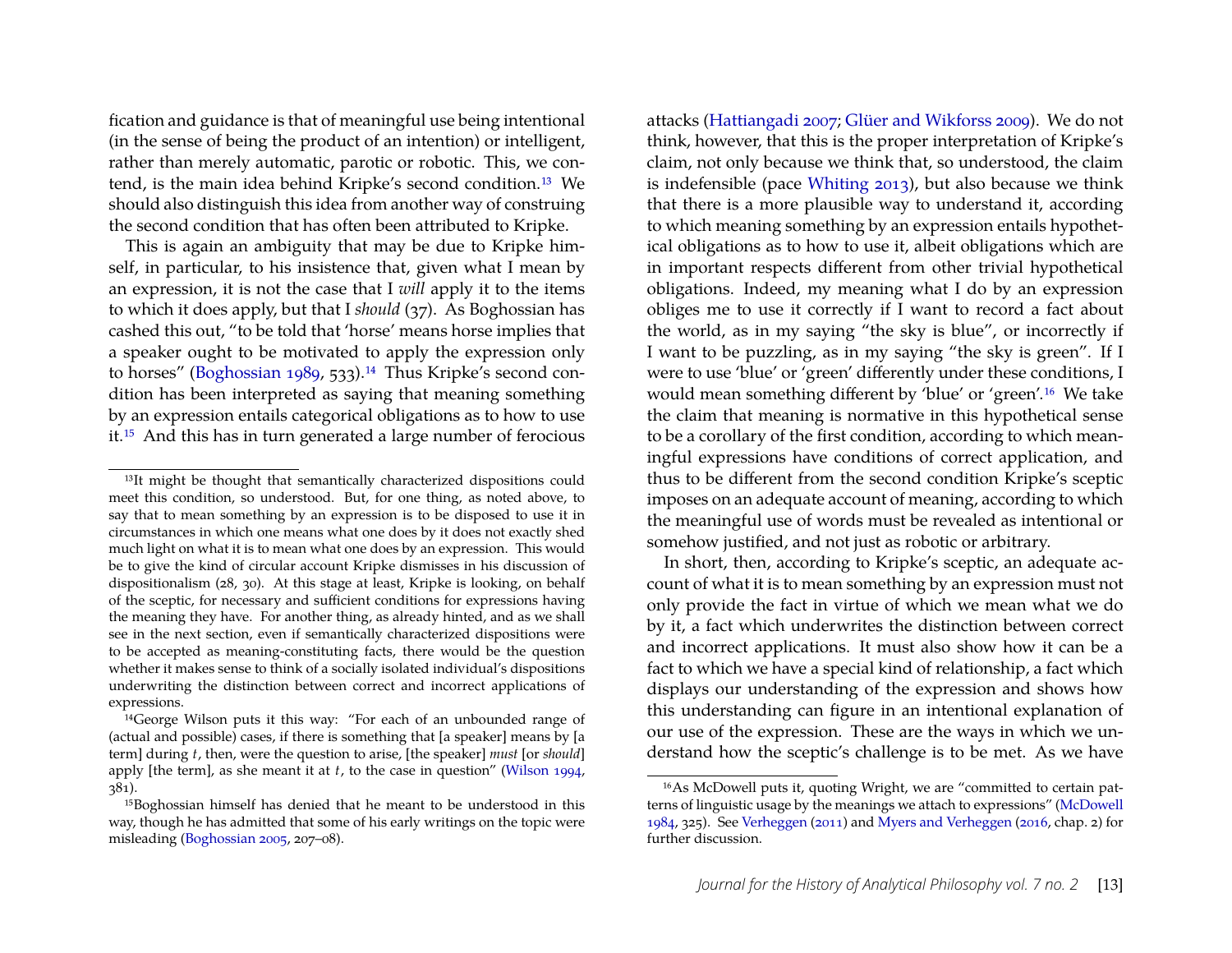seen, however, Kripke concludes that the challenge cannot be met. And we concur with this conclusion in so far as we agree with Kripke that none of the facts he considers could constitute what one means by one's expressions. As we shall see later, there is however a kind of fact that Kripke fails to consider, or to put it more accurately, a kind of fact that he fails to consider properly. But first we need to turn to Kripke's own solution to the sceptical problem, and see how, according to him, we can distinguish between correct and incorrect applications of expressions, in the absence of facts determining their meaning, and how their use can be regarded as intentional, rather than merely robotic, in the absence of facts guiding or justifying their use. For we do not believe that Kripke altogether relinquishes these conditions on an adequate account of meaning, where these conditions are understood in a less stringent way than the sceptic's, to whom it has been conceded that there are no meaning-constituting facts of the sort she was seeking. That is, we take it that the solution, sceptical as it might be, would not count as a solution if it could not account for the distinction between correct and incorrect applications and for the intentional nature of our use of expressions.

## **3. Kripke's Sceptical Solution**

According to the sceptic, since there are no facts that establish what I mean by my expressions, there is nothing that I mean by them. The sceptic's conclusion is obviously, as Kripke puts it, "insane and intolerable" (60). It must be rejected, but it must also be shown how language is after all possible (62). However, according to Kripke, the sceptical problem cannot be given a straight solution. A straight solution would prove the thesis the sceptic doubted (66); thus it would supply facts or conditions, "in either the 'internal' or the 'external' world", which constitute what we mean by our expressions (69, 87). A straight solution would, in effect, provide truth-conditions for our declarative sentences, that is, "conditions-in-the-world" that would make sentences

true if they obtained. But this picture of correspondence-to-facts is precisely what the sceptic rejects. In particular, no facts, no truth-conditions, correspond to ascriptions of meaning to someone's expressions (77). Rather, Kripke writes, we must replace

. . . the question, "What must be the case for this sentence to be true?" by two others: first, "Under what conditions may this form of words be appropriately [or justifiably] asserted (or denied)?" [more generally, under what conditions is a move in the language game allowed? (74)]; second, given an answer to the first question, "What is the role, and utility, in our lives of our practice of asserting (or denying) the form of words under these conditions?"

[\(Kripke 1982,](#page-20-0) 73)

Importantly, these assertibility or justification conditions "involve reference to a community" (79). "We say of someone else that he follows a certain rule [means what he does by an expression] when his responses [applications] agree with our own [in enough cases] and deny it when they do not" (92). The utility of this practice is evident, as it allows the individual to be included in transactions with others. To mean what one does by an expression is then to have the "general inclination" that one has "got it", the "feeling of confidence" that one can go on using the expression correctly, and it is to have the "particular inclination" to apply it in certain ways on particular occasions. These inclinations, which "are to be regarded as primitive", entitle one, subject to correction by others, to say that this is what one means by the expression and to judge particular applications to be correct (90–91). The caveat "subject to correction by others" is of utmost importance, as we do not want to say that whatever applications an individual deems to be correct are in fact correct. These inclinations have to be legitimized, so to speak, by others; that is, others have to share these inclinations and thus agree, by and large, with the individual's uses of her expressions. Ultimately it is this "brute" general agreement to apply expressions in certain ways in given circumstances that "licenses us to say" that we mean what we do by our expressions (97).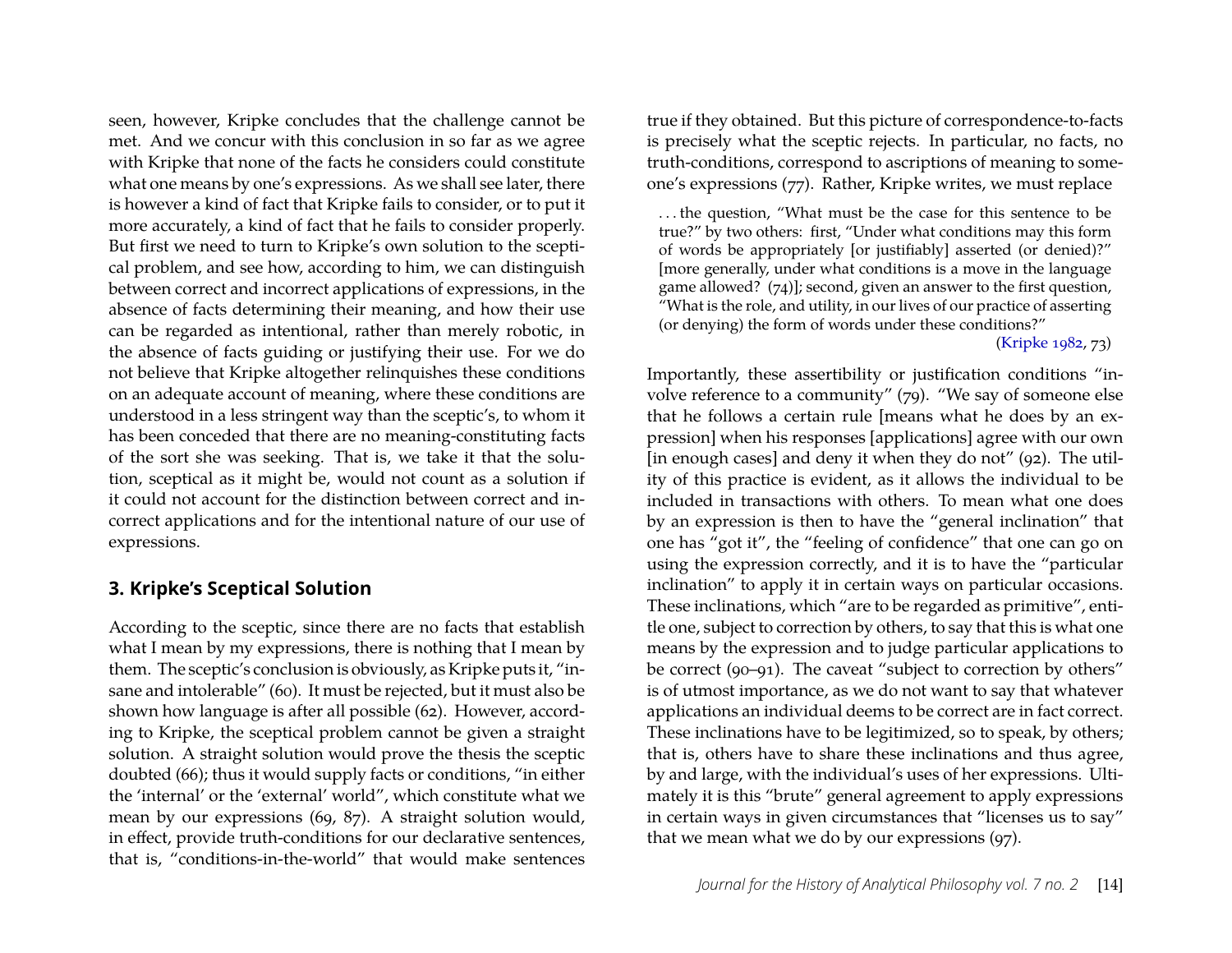Does the sceptical solution meet the two conditions on an adequate account of meaning? Does it tell us what makes it possible to distinguish between correct and incorrect uses of expressions and what makes it possible for uses of expressions to be intelligent rather than merely robotic?

According to Kripke's sceptical solution, what "licenses" us to say that someone means what she does by an expression is that she is inclined to use it in the same way as the members of her community. What determines whether her uses are correct or incorrect are her community's inclinations to use the expression in certain ways. But what makes it the case that some rather than other ways of distinguishing between correct and incorrect uses are to be derived from the community's inclinations? What "licenses" our judgments as to what a community means by its expressions? Kripke remains silent on these questions, presumably for what he takes to be a good reason. Indeed, these inclinations are not to be thought of in non-semantic terms—this would be a community-wide version of dispositionalism and "open to at least some of the same criticisms as the original form" (111). Rather, they are inclinations to take some uses rather than others to be correct, and thus inclinations to use words to mean certain things by them.[17](#page-8-0) Thus we take Kripke's sceptical solution to be non-reductionist.[18](#page-8-1) We think that this reading is further warranted by remarks like these:

Jones now means addition by '+' if he presently intends to use the '+' sign in one way . . . But nothing is said to illuminate the question as to the nature of such an intention. [\(Kripke 1982,](#page-20-0) 77)

It is important to realize that we are not looking for necessary and sufficient conditions (truth conditions) for following a rule, or an analysis of what such rule-following 'consists in'. Indeed such conditions would constitute a 'straight' solution to the sceptical problem, and have been rejected. [\(Kripke 1982,](#page-20-0) 87)

Kripke's solution has been criticized on several fronts, not least of which because it appears to reintroduce at the community level the problem facing the isolated individual who has to distinguish between what is the case and what seems to be the case (see, e.g., [Blackburn 1984\)](#page-19-1). It is indeed hard to make sense, on Kripke's view, of a community as a whole being mistaken about the application of a word.[19](#page-8-2) However, we think that Kripke's solution suffers from an even more fundamental problem, which is revealed by his refusal to dig below, so to speak, people's inclinations to take certain uses of their words to be correct or not. This is that the solution obviously sheds little light, if any, on the question what makes it possible for there to be a distinction between correct and incorrect applications of expressions. We are able to say, of a particular individual, whether the applications of her expressions are correct, or incorrect, in so far as we are able to say that they conform to the ways her community would

<span id="page-8-0"></span><sup>&</sup>lt;sup>17</sup>As we suggested earlier (in note  $13$ ), for Kripke, it makes no sense, however, to talk of an isolated individual's inclination to mean something by an expression because the individual's inclination could not underwrite the distinction between correct and incorrect applications.

<span id="page-8-1"></span><sup>&</sup>lt;sup>18</sup>We are not alone in interpreting the sceptical solution as non-reductionist. See, e.g., [Davies](#page-20-7) [\(1998\)](#page-20-7). Martin Kusch, too, claims that the solution "is not a form of reductivism" [\(2006,](#page-20-8) 199). But it is not clear to us that the nonreductionism he defends is distinctively semantic. He characterises assertibility conditions as "rough and ready conditions for when it is appropriate, justifiable, permitted, or obligatory to make assertions of a certain type" [\(2006,](#page-20-8) 27), and he thinks that, "the meaning-sceptical alternative . . . is to see linguistic inclinations as 'primitive' . . . [W]e are entitled to say that Jones has grasped the concept of addition because he has passed our tests, among which, say, is that he answers '125' to '68 + 57 = ?'. We cannot further explain Jones's inclination

regarding plus-queries by drawing on concepts such as meaning, intention, grasping, or interpretation. To give up meaning determinism [i.e., the conception of meaning that the paradox is based on] is to recognize that none of these concepts can be used to explain linguistic behaviour" [\(2006,](#page-20-8) 38). However, on our view, these semantic concepts must be used in order properly to describe linguistic behaviour. The sceptical solution is a form of distinctively semantic non-reductionism.

<span id="page-8-2"></span><sup>19</sup>As we shall see, interestingly, Davidson escapes this kind of criticism, which might be thought to apply to his view. Another nagging problem for Kripke's view is that of determining which community an individual belongs to.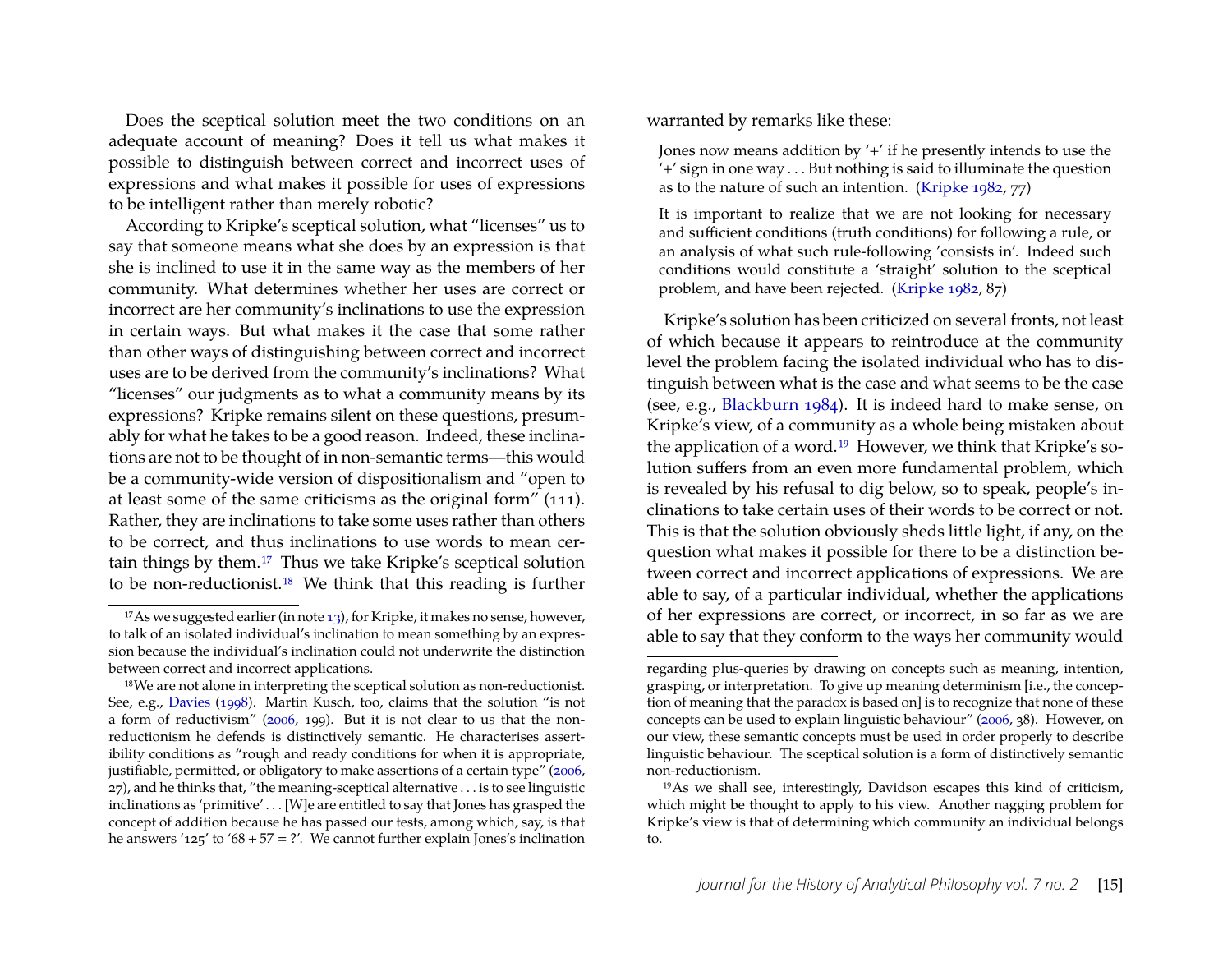by and large use them. But we have not been told what makes it possible for the community itself to draw the distinction in the ways it does. Therefore, as we see it, Kripke's non-reductionism is ultimately a capitulation to quietism. Ascribing meaning to our expressions depends on the "brute fact that we generally agree" in our responses (96, 109)—once we have invoked people's inclinations to use words in certain ways, and to take certain uses rather than others to be correct, we have reached bedrock in the order of explanation.<sup>[20](#page-9-0)</sup> Thus, even though Kripke succeeds in accounting for the distinction between the correct and incorrect applications of particular individuals' expressions, the first condition on an adequate account of meaning, that we be told what makes it possible to distinguish between correct and incorrect applications of expressions, is in effect not fulfilled. That it is not is essentially Davidson's criticism of Kripke who, Davidson writes, "does not even attempt to give an account of the contents of particular thoughts; at best, he explains when two thoughts are the same (or when two utterances have the same meaning)" [\(Davidson 2001b,](#page-20-2) 2; see also [Stroud 1996,](#page-21-11) 189).

Before we look at Davidson's more constructive way to deal with the sceptical problem, let us see whether Kripke's sceptical solution meets the second condition. How does it distinguish between intelligent and robotic linguistic behaviour? How can uses of expressions not be mere unjustified and arbitrary leaps in the dark?

Kripke has two apparently inconsistent things to say about this. On the one hand, on the sceptical solution, meaningascriptions are justified in the way described above, that is, in so far as they play a useful role in our lives. This kind of justification is of course very different from the kind the sceptic has shown to be "untenable" (66), the kind of justification that would involve

appealing to facts about individual speakers or about a community. Still, the sceptical solution can be seen to help to distinguish between arbitrary and justified uses of words. I use my words in the way I do, draw the line between correct and incorrect uses of them in the way I do, and thus ascribe them the meanings I do, in light of the ways in which my community fellows do these things, indeed, as Kripke suggests, in light of how I have been taught to do these things  $(89-91)^{21}$  $(89-91)^{21}$  $(89-91)^{21}$  On the other hand, Kripke also says that "[t]he entire point of the sceptical argument is that ultimately we reach a level where we act without any reason in terms of which we can justify our action. We act unhesitatingly but *blindly*" (87). But we think that this claim can be reconciled with the previous one. For we take it that 'acting blindly' is not to be equated here with 'performing an arbitrary leap in the dark'. To act blindly is to act without consulting a state of mind that licenses the action; but it is still to act justifiably in so far as it is to act on an inclination that has proven useful and has been licensed by the community. Thus it looks as if Kripke's solution can accommodate the second condition on an adequate account of meaning. Interestingly, however, Davidson thinks not.

Davidson writes: "How can the simple fact that two or more people have gone on in the same way introduce the distinction between following a rule and just going on in one way or another? . . . Simply adding further creatures with identical dispositions cannot turn dispositions into rule-following . . . What is missing . . . is the idea of understanding" [\(Davidson 2001b,](#page-20-2) 3). We think, however, that the sceptical solution can be construed in such a way that the idea of understanding is present; what is missing, rather, is an account of what makes understanding possible. What Davidson should be objecting to is, again, Kripke's quietism. But first let us ask why Davidson thinks understand-

<span id="page-9-0"></span><sup>20</sup>Given the ambiguity of the notion of fact here, we take this to be compatible with Kripke's being either a factualist or a non-factualist about meaning. We prefer not to take a stand on this question here. For further discussion, see [Sultanescu](#page-21-7) [\(2019\)](#page-21-7).

<span id="page-9-1"></span><sup>21</sup>As Kusch writes: "teachers—not meaning-constituting mental states provide the pupils with guidance; it is the teacher's advice and training—not meaning-constituting mental states—that pupils can draw on to justify the ways they apply their new terms" [\(Kusch 2006,](#page-20-8) 33).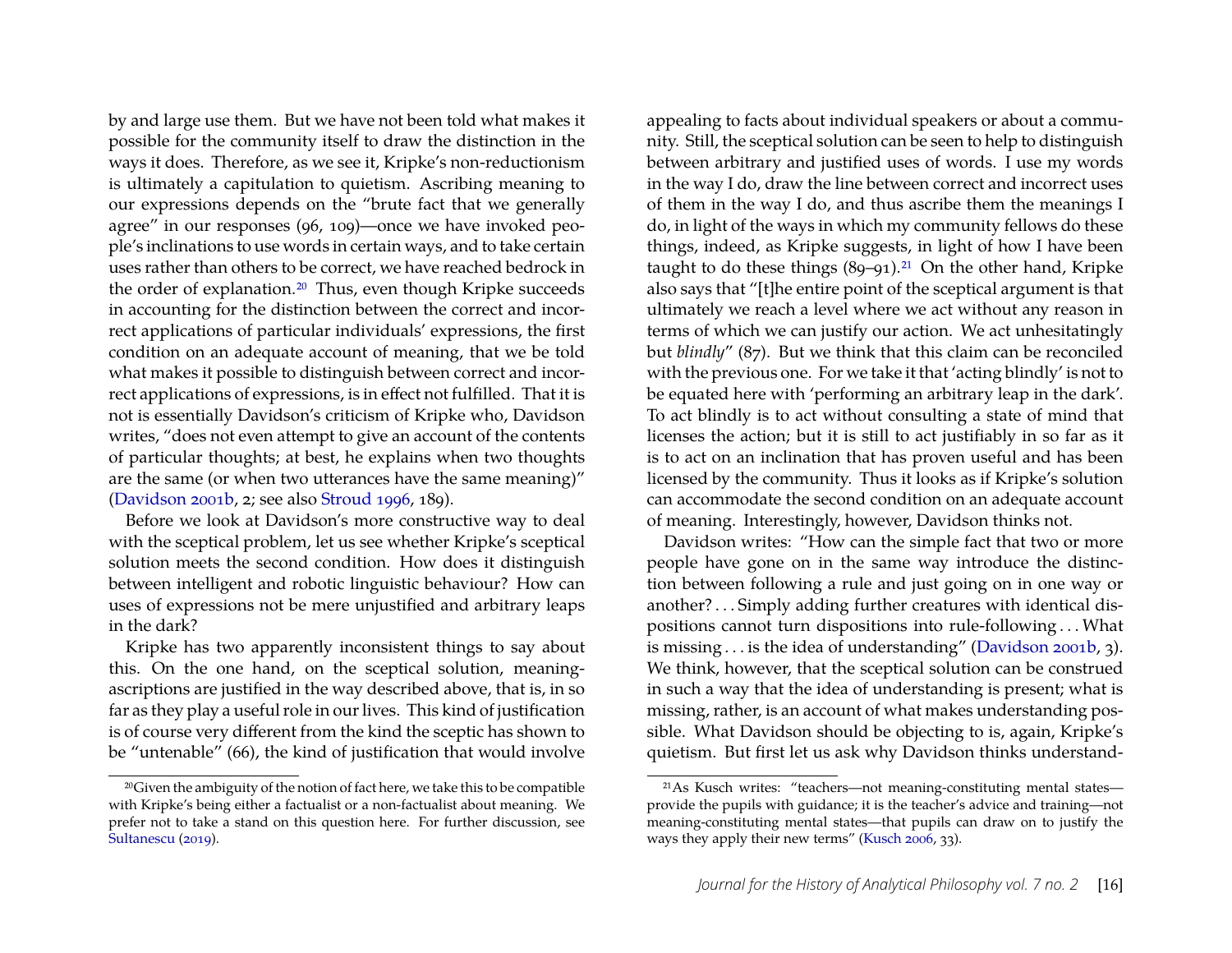ing is absent from Kripke's picture. What does linguistic understanding involve, according to Davidson?

Of course it involves more than sheer dispositions to behave in certain ways, no matter how widely shared these dispositions may be. According to Davidson, "[m]astery of the word or concept [table] requires in addition" that one "understand that error is possible, that 'That's a table' expresses a judgment that has a truth value independent of its merely being uttered" [\(Davidson](#page-20-2) [2001b,](#page-20-2) 9). In other words, linguistic understanding requires that one be aware of the distinction between correct and incorrect applications of one's expressions, that is, that one be aware of there being such a distinction, not that one be able to tell whether any particular application of one's expressions is correct or not. Some may be reluctant immediately to accept this requirement, but Davidson has reasons to make it, which we shall examine later. For now, the question is, can Kripke's sceptical solution accommodate it? To some extent, contra Davidson, we think that it can. Admittedly, this requires us to emphasize, as we have above and as Kripke often does, the idea that an individual's inclinations are the product of training by and "interacting with a wider community" (89).[22](#page-10-0) This makes room for the idea that, as an individual acquires inclinations to use her expressions in certain ways, she also recognizes the possibility of error—this is after all part of the training. Of course, Davidson may insist that, on Kripke's view, the training may not "give me the idea that there is anything more wrong with my action than that

others don't like it" [\(Davidson 2001b,](#page-20-2) 3). This may well be the case, but on the (rather reasonable) assumption that the teachers themselves have the relevant kind of understanding, there is no reason to suppose that they could not inculcate it to their pupils. The question, which Kripke does not answer, but Davidson will, is: what makes this understanding possible to begin with?

In the end, therefore, Kripke's sceptical solution fails to give an adequate account of how the two conditions on meaningfulness can be met. It tells us that what licenses us to say that an individual means what she does by her expressions is that she by and large uses them in the same way as the members of her community. But it does not tell us what licenses us to say that the community means what it does by those expressions to begin with. And, even though the sceptical solution suggests how an individual might achieve understanding of her expressions, by receiving the right kind of training from members of her community, it does not tell us how a community might itself have reached this understanding. It will turn out that this understanding is actually mandatory for there to be meaningful use of expressions at all. In other words, the first condition for meaningfulness, that there be a distinction between correct and incorrect applications of expressions, can be fulfilled only by fulfilling the second, that speakers have the right kind of understanding of what they are doing. We now turn to Davidson to fill out the details of this view and to see how they contribute to a fuller answer to the sceptic.

## **4. Davidson's Sceptical Problem**

Davidson first discusses Kripke's sceptical problem in "The Second Person", where he says that it has a "relatively simple answer" [\(Davidson 1992,](#page-20-1) 111), according to which the mere fact that one seems to understand another counts in favour of the meaning attribution that made the appearance of understanding possible. He writes: "[T]he longer we interpret a speaker with apparent

<span id="page-10-0"></span><sup>&</sup>lt;sup>22</sup>Kripke does leave room for a physically isolated individual to follow rules, as long as "he passes the tests for rule following applied to any member of the community [that is considering him]" (110). On this scenario, if indeed the individual has always been physically isolated, it is hard to see how his uses could, from his point of view, be distinguished from mere stabs in the dark. His inclinations may be licensable by a community, but this makes for a totally externalist kind of justification, which is not what Kripke seems to have in mind when he says that an individual's meaningful uses cannot be arbitrary. This concession of Kripke's certainly is hard to reconcile with much else he has to say, hence our choice to downplay it here.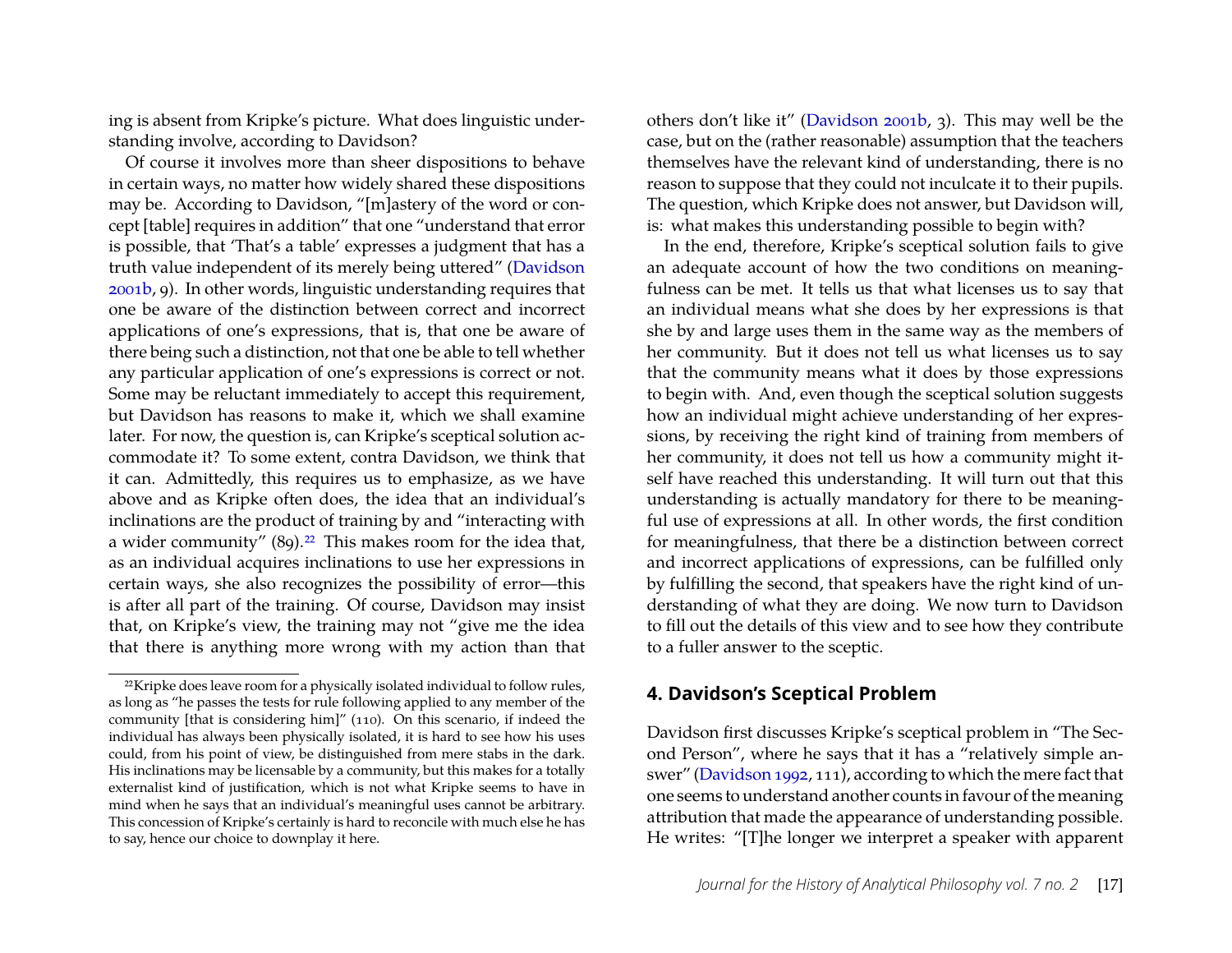success as speaking a particular language, the greater our legitimate confidence that the speaker is speaking that language" [\(Davidson 1992,](#page-20-1) 111). But this remark suggests that he mistakenly construes Kripke's problem as being about what justifies the attribution of certain meanings rather than others, instead of being about what constitutes these meanings.<sup>[23](#page-11-0)</sup> It might therefore be thought that a treatment of Kripke's problem cannot be found in Davidson's writings. But Davidson himself appears to have realized eventually that his remark misrepresents Kripke's problem. Nearly a decade later, he revisits it and offers what we take to be an accurate, albeit sketchy, diagnosis of Kripke's solution as, roughly, "going with the crowd" [\(Davidson 2001b,](#page-20-2) 3). More importantly, Davidson, quite independently of his terse reflections on Kripke's solution, does offer, in the article mentioned earlier and elsewhere, an account of the constitution of meaning—an account of "what it is for words to mean what they do" [\(Davidson 1984,](#page-20-9) xiii)—such that it is plausible to think that a treatment of Kripke's problem can be extracted from Davidson's work after all. But Davidson's account of the constitution of meaning is articulated as a way of addressing what seems to be a different problem, though, as we shall see, the difference between them will turn out to be not as significant as it seems. Its starting point is the thesis of semantic externalism, that is, the idea that there is a constitutive connection between the meanings of our utterances (as well as the contents of our thoughts, though we shall focus on utterances) and their external causes, such that "in the simplest cases words and thoughts refer to what causes them" [\(Davidson 1991a,](#page-20-10) 196). This is not to say, however, that all of the causal goings-on involved in the production of utterances play a constitutive role with respect to their meaning. Davidson's contention is merely that, in the simplest cases, the cases that anchor one's language in the world through the meaningfulness of its basic expressions, the type of external item to which a type of utterance is typically related is constitutive of what is meant by it (see, e.g., [Davidson 1991a,](#page-20-10) 201). The obvious question is how to single out the *typical* causes of basic utterances, utterances through which one predicates features or properties of objects and events located in one's environment.

Answering this question turns out to be more difficult than it might initially seem. We wish to arrive at a point at which we are able to say, for example, that the typical cause of certain utterances that are based on perception are green things, and this is what makes them utterances about green things, rather than utterances about, say, blue things. But, according to Davidson, there are at least two conditions that must be met, or at least two problems that must be solved, in order for the typical cause to be properly singled out. For, as he puts it . . .

. . . the cause is doubly indeterminate: with respect to width, and with respect to distance. The first ambiguity concerns how much of the total cause of a belief [or of an utterance] is relevant to content . . . The second problem has to do with the ambiguity of the relevant stimulus, whether it is proximal (at the skin, say) or distal. [\(Davidson 1999,](#page-20-11) 129–30)

To see what Davidson has in mind, let us imagine that a creature produces an utterance of ' $\phi$ ' whenever she is causally affected by a green item, such that we can record this regularity, and take it to legitimize the claim that  $\phi'$  involves predicating *greenness* of the object in front of the creature; we would then regard utterances of ' $\phi$ ' as the same, in so far as we would take them to be about green items. However, the list of candidates for what might count as a typical cause of uttering  $\phi'$  is quite long. On the one hand, it includes not only green items, but

<span id="page-11-0"></span><sup>23</sup>For further discussion of this misconstrual, see [Kusch](#page-20-8) [\(2006\)](#page-20-8), and [Myers](#page-21-3) [and Verheggen](#page-21-3) [\(2016,](#page-21-3) chap. 3). It might be thought that these remarks are not an indication of any such misconstrual, but rather are a consequence of Davidson's alleged "interpretivist" or "interpretationist" stance, according to which what a speaker means by her expressions is determined by how a hearer or interpreter understands these expressions. We deny that Davidson ever was an interpretivist in this sense. See [Verheggen](#page-21-12) [\(2017a\)](#page-21-12) for further discussion. We thank an anonymous referee for prompting this comment.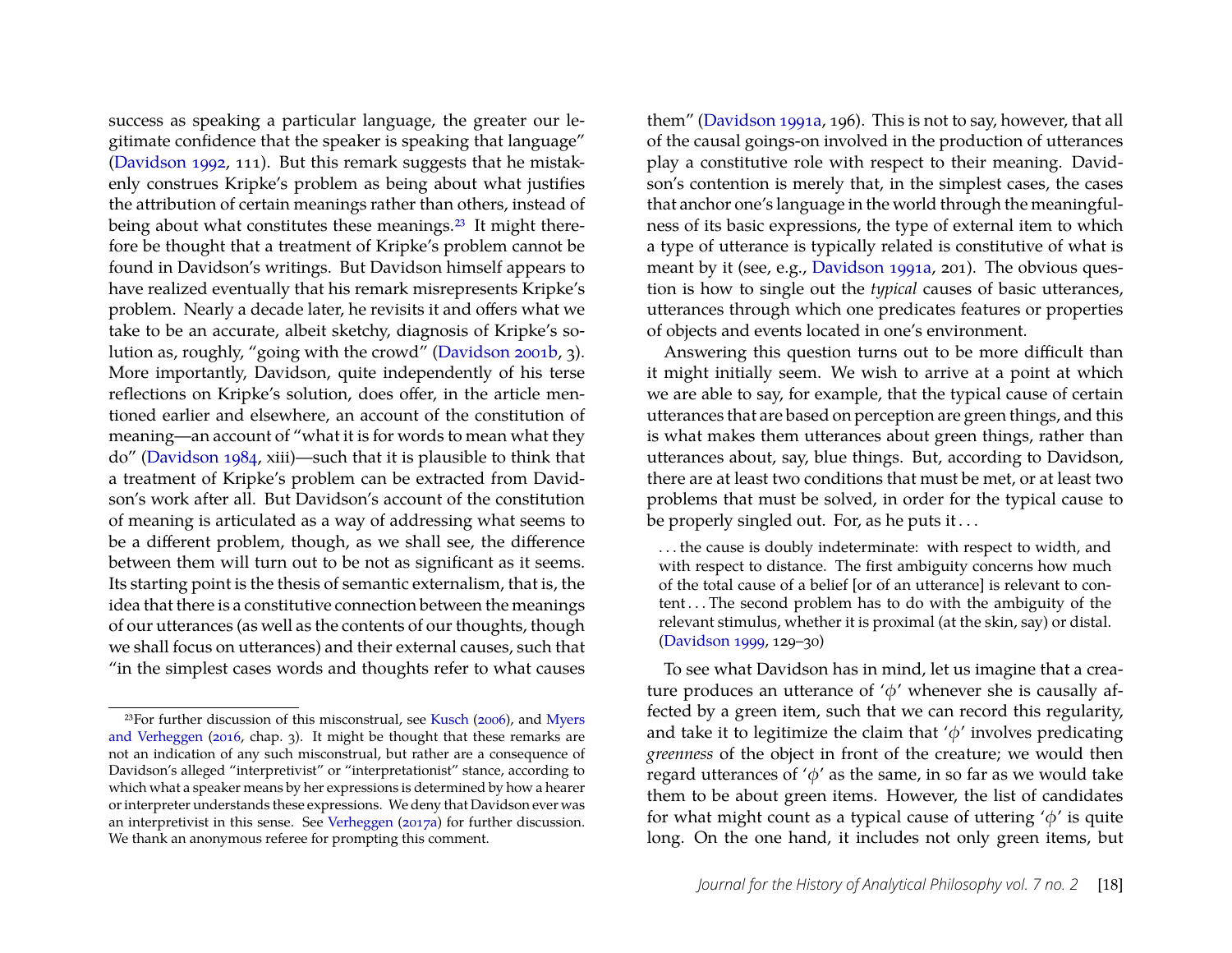also intermediary elements of the causal paths between them and the creature's perceptual apparatus, as well as, more dramatically, intermediary elements of the causal paths between them and the Big Bang. Let us call this the distance problem. On the other hand, it also includes other features that typically characterise the green items encountered by the creature, such as, say, having a colour, or having a texture, or being delicious, or simply being an object. Let us call this the aspect problem. Thus, even if we establish that the typical causes of an utterance seem to be items of a certain kind, there are many, potentially endless, other regularities that we could record, because there are indefinitely many aspects pertaining to those items to which a creature could be viewed as causally responding. Given our commitment to arriving at the meaning of  $\phi'$  by investigating the causal connections in which the utterance of  $\phi'$  is involved, it seems that what we should say is that  $\phi'$  is about objects that are green or coloured or textured or delicious, or, perhaps, that it is simply about objects as such.[24](#page-12-0) But this would be tantamount to admitting that causal regularities cannot by themselves supply a principle of selection for the relevant, meaning-constituting cause. Therefore, it cannot be the case that a use of an expression is meaningful simply in virtue of being involved in causal relations. We might, of course, be tempted to say that the creature utters 'φ' whenever she appears to observe (or perceive, or represent, or notice, and so forth) a green item. This might go a long way toward correctly specifying the expression's meaning, but the trouble is that we would no longer be relying exclusively on causal resources; indeed, we would be resorting to semantic ones.[25](#page-12-1)

It seems to follow from the above that the creature must play some role in the disambiguation of the cause. And it might be thought that the specific target of her answers would become obvious if we could scrutinize her perspective. However, according to Davidson, her perspective, too, fails to single out a cause. For neither the question of how far away from the creature the relevant cause is located nor the question of the relevant aspect, which persists even after we have a specification of the location of the cause, can be answered from the point of view of a socially isolated creature:

If we consider a single creature by itself, its responses, no matter how complex, cannot show that it is reacting to, or thinking about, events a certain distance away rather than, say, on its skin. The solipsist's world can be any size; which is to say, from the solipsist's point of view it has not size*, it is not a world*. [\(Davidson 1992,](#page-20-1) 119, emphasis added)

Davidson's point, much like Kripke's, is not epistemological; he is making a claim about the constitution of meaning. The reason the responses of a solitary creature cannot reveal what she is responding to is that, strictly speaking, there is nothing meaningful to be revealed. For, as we have seen, they cannot be deemed meaningful—they cannot count as the same as other responses—solely in virtue of being involved in causal regularities. It is therefore plausible to think that, in order to produce meaningful responses, the creature herself must actively *take*

<span id="page-12-0"></span><sup>24</sup>What is more, we might notice that the creature produces an utterance of  $\phi'$  in other contexts, in which there are no green items present, such as those in which the lighting is poor, or those in which she is tired or sleeping, and so on, which poses yet another problem.

<span id="page-12-1"></span><sup>&</sup>lt;sup>25</sup>Davidson is, undeniably, not the first one to recognize this problem, which plagues causal theories of content [\(Fodor](#page-20-12) [1984;](#page-20-12) [Godfrey-Smith 1989\)](#page-20-13). In the

*Stanford Encyclopedia* entry overview of such theories, one may find the following assessment: "at present there is no approach that is commonly agreed to correctly separate the content-determining causes from the non-content determining causes while at the same time respecting the need not to invoke existing semantic concepts. Although each attempt may have technical problems of its own, the recurring problem is that the attempts to separate content-determining from non-content-determining causes threaten to smuggle in semantic elements" [\(Adams and Aizawa 2017\)](#page-19-4). As we shall see, the explanation for this, according to Davidson, is precisely that the smuggling of semantic elements is, indeed, inescapable. In other words, semantic facts are irreducible.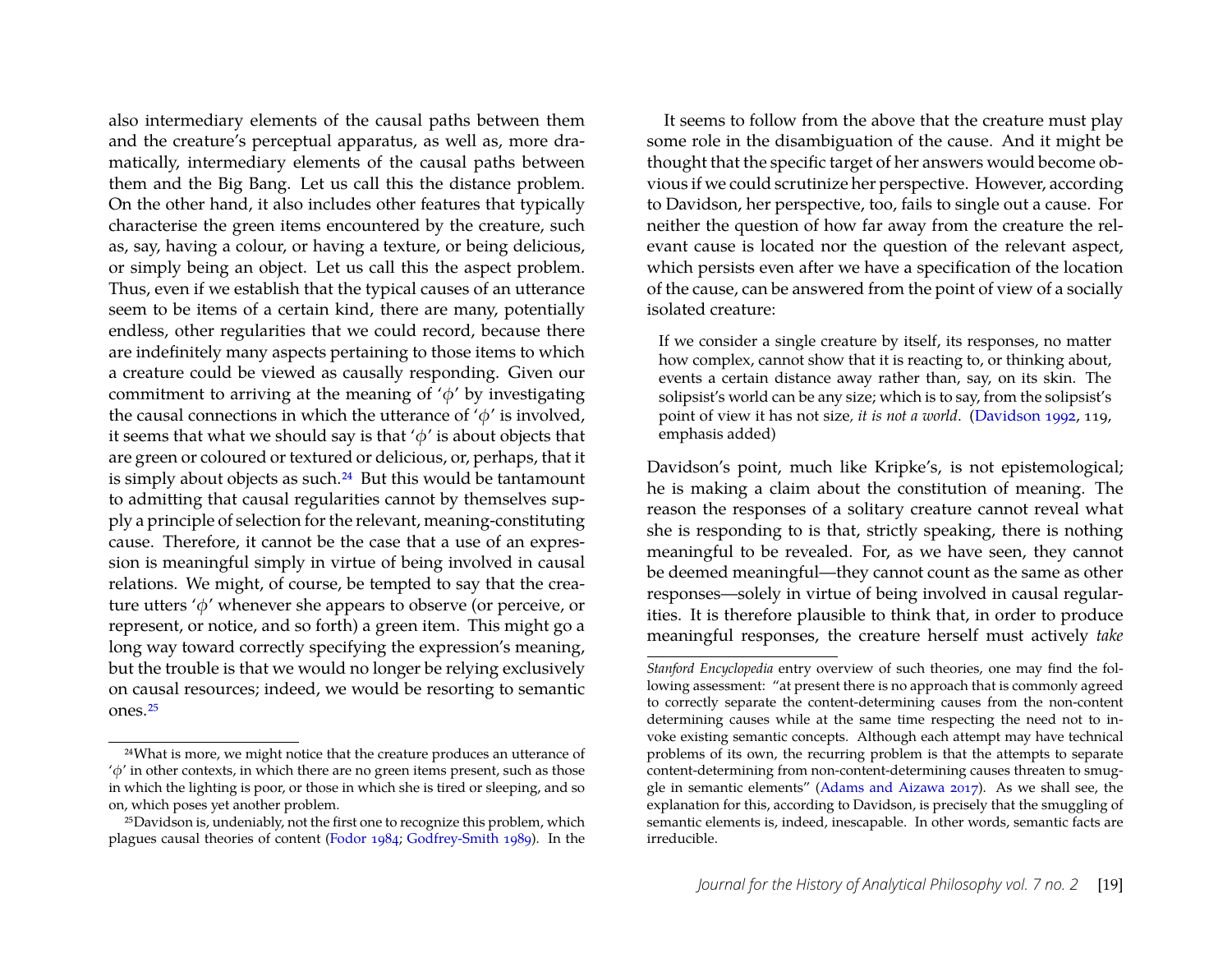some causes of her responses to be the same as others; this would enable the responses themselves to count as the same, and thus to be meaningful. But she cannot do this unless she is in a position to recognize that causes occur independently of her taking them to occur, and, consequently, that there might be a gap between the external world and her perspective on it. To recognize this possible gap is in effect to recognize that merely possessing a perspective on something does not guarantee the accuracy of that perspective; it is to recognize that the way things appear might be different from the way they are. Crucially, according to Davidson, a creature cannot come to recognize this by herself, in isolation from others, for the distinction that such a creature may draw between mere seeming and being is entirely up to her, which is to say that there is no intelligible distinction between seeming and being, no possible gap between what seems to be the case and what is the case. Consequently, such a creature cannot be in a position objectively to recognize that the sounds she utters might amount to incorrectly applied expressions, which in turn is tantamount to her being incapable of producing meaningful sounds, utterances governed by conditions of correctness. In short, the creature must possess the concept of objectivity, and thus be aware of the distinction between correct and incorrect uses, in order for her responses to be meaningful. But she cannot discover this distinction in solitude.[26](#page-13-0)

It might be thought that this conclusion can be avoided by considering the possibility that the responses of the creature, taken in themselves, independently of the causal chains that resulted in them, are apt to indicate what they are about, such that a more thorough investigation of those responses will provide a clue to the kinds of things to which she is responding. (This would amount to renouncing externalism.) But the aspect problem, which is, initially at least, a problem about the ambiguity of external causes, also permeates the domain of responses to those causes, given that, for now at least, we are to think of these responses in non-semantic terms. Just like features of the world around us, our reactions to these features have more than one aspect, and therefore can be taken or characterised in more than one way. This holds regardless of whether these reactions consist in mental images, sensations, instances of behaviour, or something else, for what they consist in will have to be thought of as devoid of meaning, as uninterpreted, or, to borrow Wittgenstein's famous metaphor, as *dead* [\(Wittgenstein 1958,](#page-21-15) 4; see also [Myers and Verheggen 2016\)](#page-21-3). Thus, one's responses cannot disambiguate the causes that led to them, for they are, themselves, ambiguous. This is what Davidson is getting at in the following passage:

Since any set of causes whatsoever will have endless properties in common, we must look to some recurrent feature of the gatherer, some mark that he or she has classified cases as similar. This can only be some feature or aspect of the gatherer's reactions . . . in which case we must once again ask: what makes these reactions relevantly similar to each other? Wittgenstein's problem once again. [\(Davidson 2001b,](#page-20-2) 4–5)

Davidson's reflection on the scenario of a solitary creature thus reveals a conception of the relation between mind and world according to which the idea that the world imposes itself, in some sense or another, on minds, is unintelligible. The world—and we must conceive of our own natural inclinations, our own "innate similarity responses" [\(Davidson 1992,](#page-20-1) 120), as pertaining to that world—cannot be seen as dictating or supplying, by itself, meanings for our utterances. This, importantly, does not entail that the features of the world are not independent of how we come to think or talk of them; the possibility of a gap between the world

<span id="page-13-0"></span><sup>26</sup>This interpretation of Davidson is not the standard one. Most often commentators have taken Davidson to claim that, for someone to have a language, two independent tasks need to be accomplished, viz., the determination of meaning and the acquisition of the concept of objectivity. As we see it, Davidson thinks that the two tasks can be accomplished only at once. Verheggen first offered this interpretation in [Verheggen](#page-21-13) [\(2007\)](#page-21-13). See also [Verheggen](#page-21-14) [\(2013\)](#page-21-14), and [Myers and Verheggen](#page-21-3) [\(2016,](#page-21-3) chap. 1).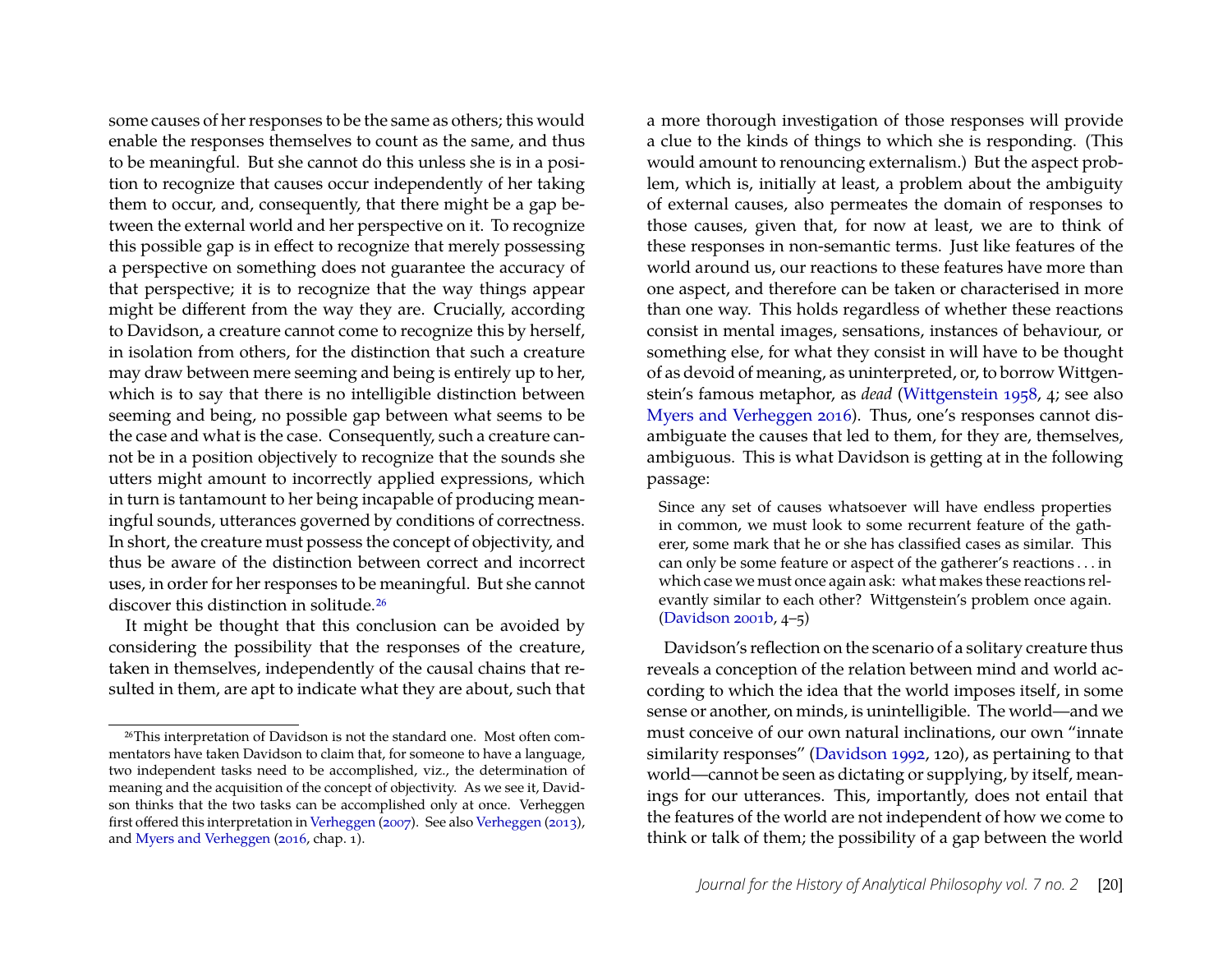and what we think or say about it remains. Rather, on this conception, there cannot be any automatic or immediate latching, by our minds or our utterances, onto those features. The latching onto the world requires effort; it requires the involvement of our agency. We shall say more about the nature of this involvement in the next section, when we discuss Davidson's solution to the problem.

Davidson's problem, then, seems to be the same as Kripke's problem after all: what is it about a creature that renders the utterances she produces meaningful? Moreover, Davidson and Kripke pursue what seems to be the same strategy, namely the investigation of plausible candidates—facts about the creature's causal interactions with her environment, on Davidson's view, and facts about the creature's mental and behavioural history, on Kripke's view. They both initially conceive of these candidates as endowing expressions with meaning through associations that do not require the active involvement of agents. Moreover, they both come to recognise that none of those candidates can, merely in virtue of associations of that sort, endow sounds with meaning. Indeed, we might say that Davidson's candidates for the role of meaning-endowing facts are, initially at least, just as useless as Kripke's, which might suggest that Davidson's externalist assumption is of no help. But Davidson's response to the recognition of the alleged uselessness of causes in fixing meanings is fundamentally different from Kripke's response to the challenge. What exactly is Davidson's response?<sup>[27](#page-14-0)</sup>

#### **5. Davidson's Solution**

Davidson's solution starts with the suggestion that it becomes possible for a creature to produce meaningful utterances as soon as there is a second creature with which the first can interact. The two creatures can be viewed as supplying the base points of a triangle, the apex of which is provided by some feature of the world that causally affects both of them. This makes possible what Davidson calls "triangulation", which is, roughly, the simultaneous interaction of two creatures with one another as well as with a feature of the world they share.[28](#page-14-1) The notion of triangulation, understood to encompass linguistic interaction between the two creatures, is, as we shall see, the core of Davidson's manifestly non-reductionist—solution to the sceptical problem and of his account of the constitution of meaning. But, prior to linguistic triangulation, there is what Davidson calls primitive or basic triangulation (see, e.g., [Davidson 1999,](#page-20-11) 128, [2001a,](#page-20-15) 292), which is ubiquitous among a variety of creatures and does not require the use of language; it is, in this respect, a simpler process.

The role played by primitive triangulation does not amount merely to that of providing a contrast to linguistic triangulation; reflecting on it also sheds additional light on the sceptical problem itself by showing what exactly is required to disambiguate causes and thereby fix meanings. For, according to Davidson, as soon as primitive triangulation occurs, that is, as soon as a

<span id="page-14-0"></span><sup>27</sup>Recently, it has been suggested that Kripke's sceptic "can run his sceptical problem even if the aspect problem is somehow solved. Suppose that the speaker is caused by a certain aspect of an object, say, the whole table in view, to utter 'table'. Such a fact cannot prevent K[ripke's]W[ittgenstein]'s sceptic from claiming that the speaker by being so caused to utter 'table' actually means tabair . . . We still need to say what fact about the speaker can rule out such rival sceptical hypotheses" [\(Hossein Khani](#page-20-14) [2017,](#page-20-14) 115–16). But this objection begs the question against Davidson's line of reasoning. The triangulation argument is supposed to show precisely that we cannot claim that an aspect of an object has caused a response unless the creature responding has taken the object to

be some way rather than another, that is, unless the creature has adopted a semantic attitude with a determinate content (the presence of which will, of course, rule out rival sceptical hypotheses). Claiming that Kripke's sceptic can mount his problem even after the relevant aspect is fixed ignores what Davidson takes fixing the relevant aspect to require.

<span id="page-14-1"></span><sup>28</sup>The idea of triangulation, i.e., "the mutual and simultaneous responses of two or more creatures to common distal stimuli and to one another's responses" [\(Davidson 2001c,](#page-20-16) xv), was introduced in [Davidson](#page-19-5) [\(1982\)](#page-19-5) and developed throughout his later writings [\(Davidson 1991a](#page-20-10)[,b,](#page-20-17) [1992,](#page-20-1) [1994,](#page-20-18) [1999,](#page-20-11) [2001b\)](#page-20-2).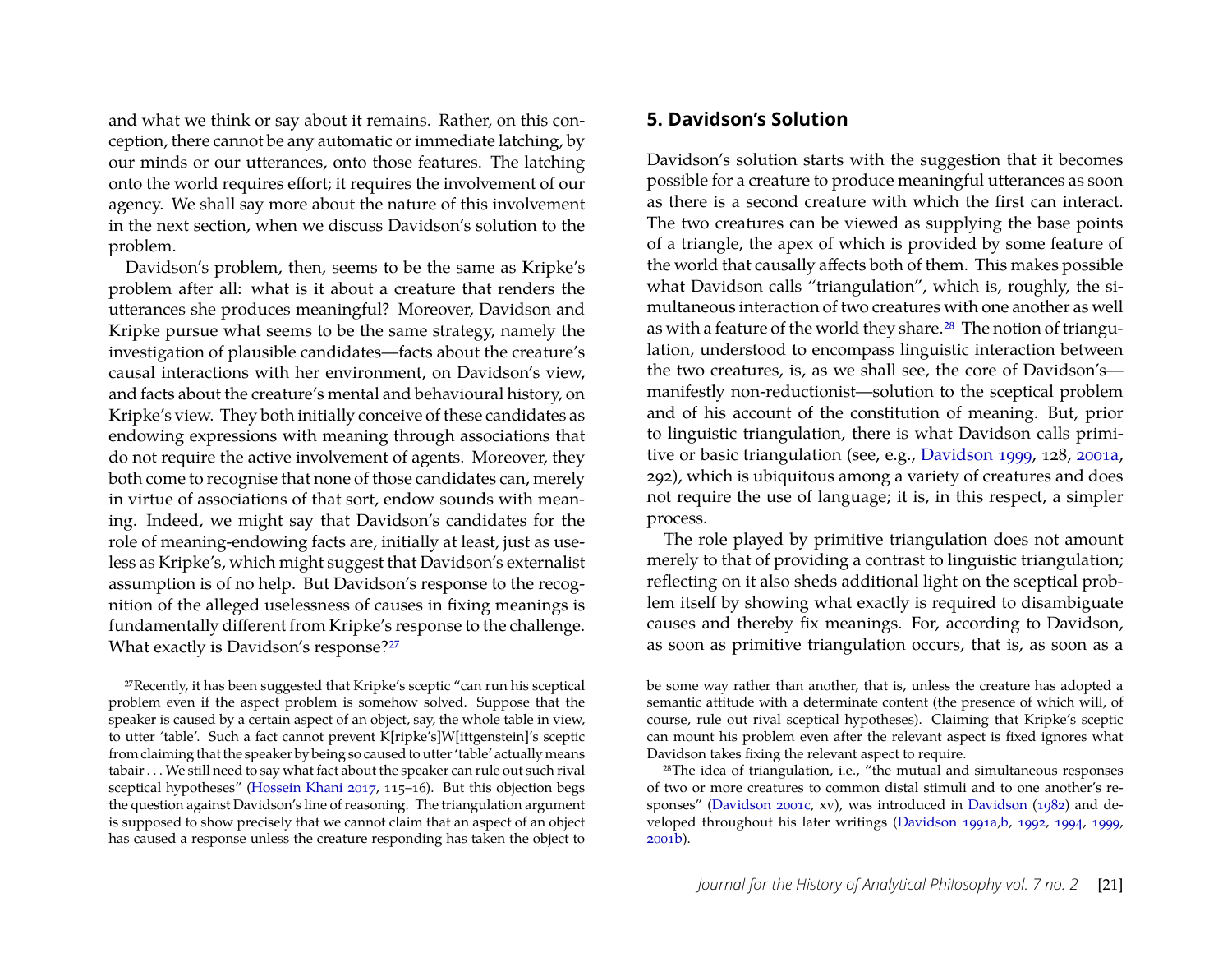creature interacts non-linguistically with another as well as with a shared item in the world, we might take ourselves to have grounds for claiming that the cause of their responses could already be disambiguated: it is the one located precisely at the intersection of the "lines" of the triangle formed by the two creatures reacting to the world. But this suggestion would be too quick. While we are perhaps in a position to say that the response produced by the two creatures is to a distal item in their common world, the question of the relevant aspect of that item remains open, for there are—indeed, there continue to be—endless aspects that one could settle on. Going back to our example, we might still ask whether their reactions concern the greenness of the object, or its colour, or its texture, or its being an object, and so forth. This reveals, once again, the force of the aspect problem.[29](#page-15-0)

What could disambiguate causes, then? According to Davidson, primitive triangulation is necessary to execute this task, though, importantly, nothing short of *linguistic* triangulation is sufficient. In the context of primitive triangulation, one is in a position to observe the reactions of another creature to the environment, as well as to start correlating or associating—in a way that does not yet amount to forming beliefs—stimuli in the environment with those reactions. Thus, one is in a position to form expectations, and to be faced, sooner or later, with the failure of those expectations, for, sooner or later, the other creature may react differently, in seemingly bizarre ways. The contrast between the two creatures' reactions is what makes it possible, according to Davidson, for them to recognize that they have different perspectives on their common environment, and, in light of this recognition, to grasp the distinction "between appearance and reality, mere seeming and being" [\(1991b,](#page-20-17) 209). However, they grasp this distinction only if they take full "cognitive advantage of the three-way relation" [\(1992,](#page-20-1) 120), or only if they settle, in some way or another, the seeming tension between their responses. Crucially, this can be done only by producing meaningful utterances, for it is only by producing such utterances that they can communicate what they take themselves to be responding to and grasp the objects (or causes) of the other's responses; it is only by using meaningful expressions, by exchanging fully-fledged contents, that the triangulating creatures can settle their divergence and count as fully-fledged speakers (and thinkers).<sup>[30](#page-15-1)</sup>

<span id="page-15-0"></span><sup>29</sup>Again, this interpretation of Davidson is not the standard one. Many commentators have taken Davidson to claim that the meaning-determination problem was solved as soon as the distance problem was solved. For further discussion see, again, [Verheggen](#page-21-13) [\(2007,](#page-21-13) [2013\)](#page-21-14), and [Myers and Verheggen](#page-21-3) [\(2016,](#page-21-3) chap. 1).

<span id="page-15-1"></span><sup>&</sup>lt;sup>30</sup>This picture suggests that, according to Davidson, "the sharing, inherited and acquired, of similarity responses" [\(Davidson 1990,](#page-20-19) 61) is a necessary condition for communication, for only if similarity responses are shared can the creatures react to the same distal stimuli and to each other's reactions. Alex Miller has recently argued that, "the preconditions for the possibility of meaning [on Davidson's account] are of roughly equal strength to those imposed by K[ripke's] W[ittgenstein]" [\(2017a,](#page-20-20) 320). He thinks that "Davidson's condition—that there be others with like 'innate similarity responses'—is virtually identical to the condition imposed by . . . [the] sceptical solution" [\(Miller](#page-20-20) [2017a,](#page-20-20) 321). Recall, however, that, on Kripke's sceptical solution, what is necessary is that there be agreement with respect to the ways in which expressions are applied in particular contexts. Davidson, on the other hand, does not think that such agreement is necessary, for the two triangulating creatures could, in principle, come meaningfully to use their expressions, as well as to categorize things, differently. (Indeed, one possibility in the settling of the disagreement is that they agree to disagree.) Thus, the agreement that is necessary on Davidson's picture concerns "facts about salience, attention, and tendencies to generalize in some ways rather than others" [\(Davidson 1990,](#page-20-19) 61), which may not result in agreement with respect to the ways in which expressions are applied. To take an example, what matters for the possibility of triangulation is that we be able to discriminate, pre-semantically, green things from things that are not green. But we do not need also to agree in the particular applications we make to green objects or in the ways we categorize those objects. What is essential to meaningfulness, according to Davidson, is mutual understanding, not uniformity in the applications of expressions. The preconditions for the possibility of meaning are, therefore, weaker on his account, which is what makes it importantly different from a communitarian account. Note also that, as we remarked in Section [2,](#page-1-2) Kripke's sceptical solution does not even pur-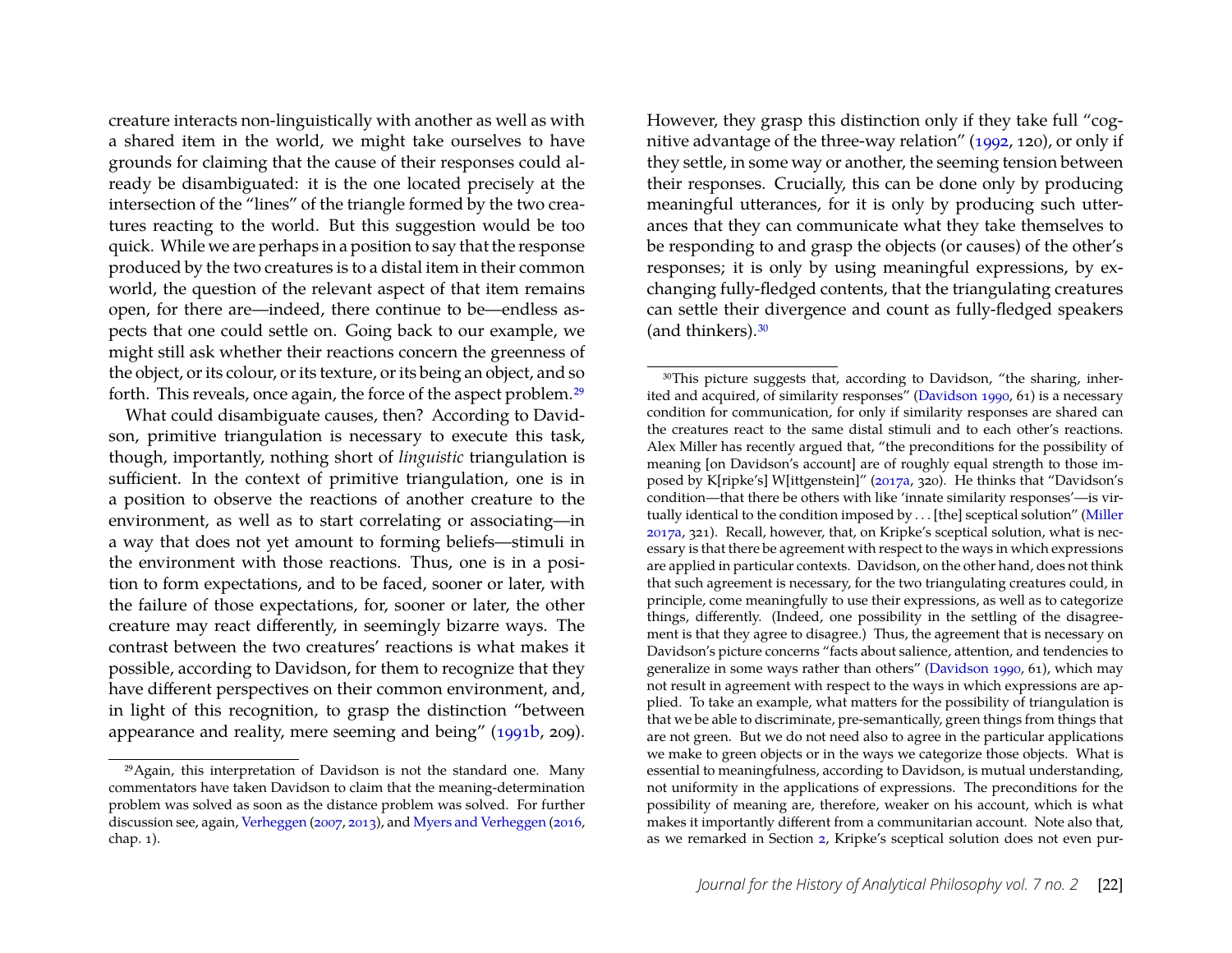It might seem here that we are simply moving in a circle. For, according to Davidson, it is in virtue of interactions with others and, simultaneously, with the world, that our expressions have the meanings they do. But such interactions, in order to be meaning-endowing, must themselves involve meaningful utterances, that is, they must themselves involve uses of expressions governed by conditions of correctness. This, it would appear, is tantamount to the claim that our uses of expressions are governed by conditions of correctness in virtue of their being governed by such conditions. Davidson's answer might thus be taken to be a species of the non-reductionist picture briefly considered by Kripke himself in his discussion of candidates for a straight solution, according to which meaning states are primitive. But we believe that taking it so would be misguided. While Davidson's non-reductionism seems, on the face of it, consistent with the view that a meaning state might be "simply a primitive state, not to be assimilated to sensations or headaches or any 'qualitative' states, nor to be assimilated to dispositions, but a state of a unique kind of its own" [\(Kripke 1982,](#page-20-0) 51), this is as far as the similarity between the two goes.

One crucial difference between the version of nonreductionism envisaged by Kripke and Davidson's version can be traced to their fundamentally different ways of conceiving of the nature of meaning states. As we have seen earlier, according to Kripke, a meaning state is characterised as "a finite object, contained in our finite minds" (51), one which could always be interpreted in more than one way. But if the meaning state is primitive, "of a unique kind of its own" (51), it need no longer be conceived of as something that calls for interpretation, precisely because it is—by definition, as it were—intrinsically meaningful. Moreover, such a state need not be thought of as finite, at least not in the way in which the other states he considered, such as dispositional states, were thought to be finite. Kripke fails fully to recognize the possibilities afforded by the adoption of a non-reductionist position because he seems to be gripped by a conception of meaning according to which meaningfulness requires items, internal entities located in our minds, which can guide us in our uses of expressions by *telling us* what we ought to do in each new instance [\(1982,](#page-20-0) 24), and which are thus conceived of as essentially distinct from these uses, and as accompanying them.[31](#page-16-0) This construal of meaning is indispensable to Kripke's seeming success in showing that no fact can be invoked to answer his sceptic, and, more specifically, that no primitive meaning facts could be accepted by such a sceptic.<sup>[32](#page-16-1)</sup>

By contrast, Davidson offers a strikingly different conception of the primitive meaning states. They are not to be conceived of as consisting in, or as involving in any way, particular entities that are associated with, or which accompany, uses of expressions. Just as "in thinking and talking about the beliefs of people we needn't suppose there are such entities as beliefs" [\(Davidson](#page-20-21) [1989,](#page-20-21) 60), in thinking and talking about people's meaningful uses of those expressions, we need not suppose, indeed we ought not suppose, that there are entities contained in speakers' minds or elsewhere. Later, he claims that, "having a belief is not like having a favourite cat, it is being in a state; and being in a state

port to offer us an account of the nature of conditions of correct application governing expressions. See [Myers and Verheggen](#page-21-3) [\(2016,](#page-21-3) chap. 3) for more discussion.

<span id="page-16-0"></span><sup>&</sup>lt;sup>31</sup>This problem is also noted by Stroud, who thinks that Kripke fails to recognize that Wittgenstein opposes the idea of "thinking of thought, meaning, and understanding as something that *accompanies* the handling of sounds, marks, or other objects" [\(Stroud 1996,](#page-21-11) 173).

<span id="page-16-1"></span><sup>&</sup>lt;sup>32</sup>Our interpretation of Kripke's dismissal of primitive meaning facts thus differs from other interpretations, such as Crispin Wright's. As we have seen, we take this dismissal to be motivated by a confusion concerning the finite nature of meaning states, whereas Wright takes it to be motivated by a conception of meaning states as involving "the combination of first-personal avowability with disposition-like connections to behaviour" [\(2001a,](#page-21-16) 148). The resulting tension, he thinks, cannot be resolved simply by taking these states to be primitive. In our view, Kripke is wrong to dismiss non-reductionism so quickly, whereas in Wright's view, he is right to do so. See also [Wright](#page-21-17) [\(2001c,](#page-21-17) 177–78).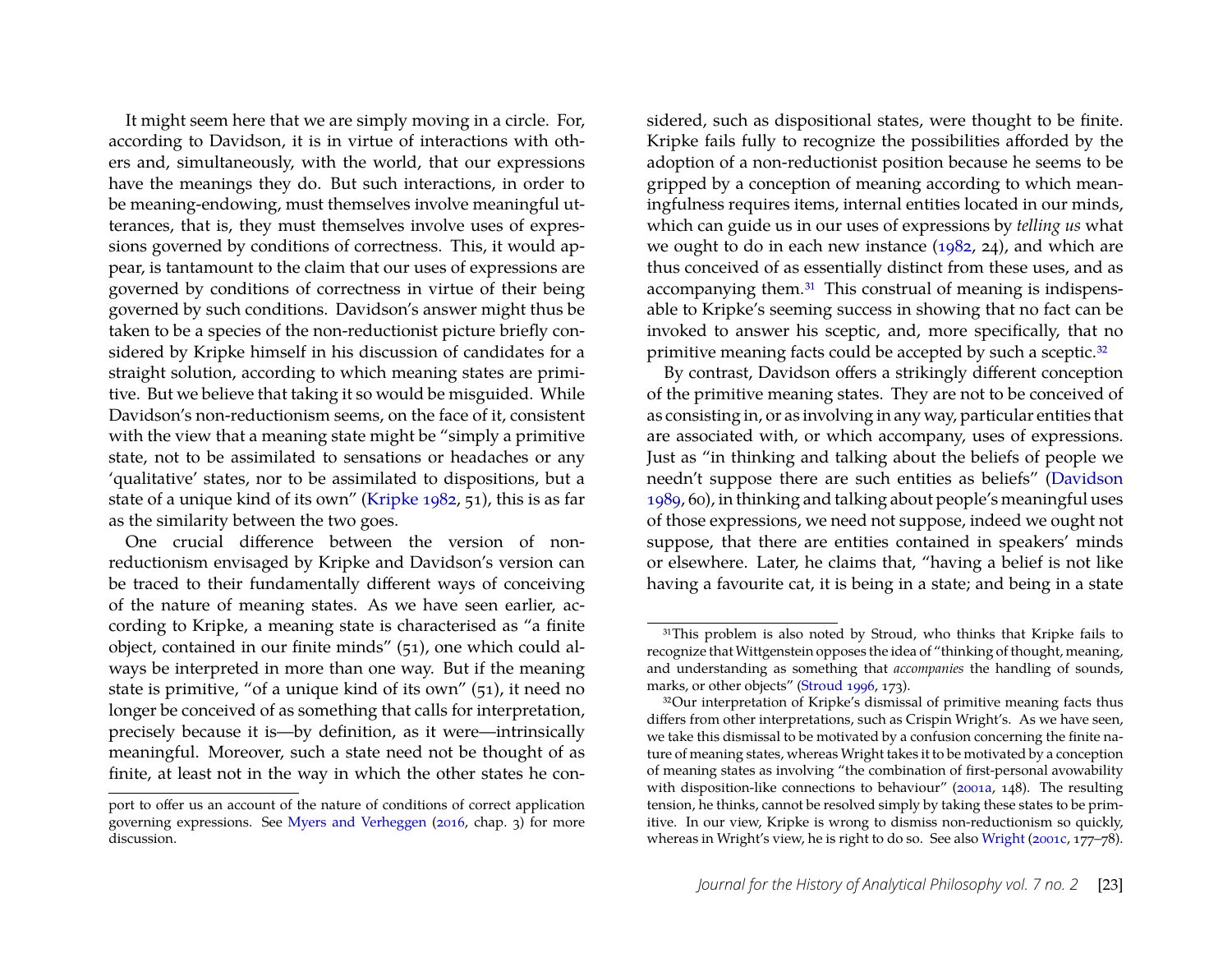does not require that there be an entity called a state that one is in" [\(Davidson](#page-20-22) [1997,](#page-20-22) 74). By the same token, meaning something by an expression need not involve an entity either. In the way in which "the only *object* required for the existence of a belief is a believer" [\(Davidson 1997,](#page-20-22) 74), which suggests that beliefs should no longer be construed as individual items that reside in the mind, the only object required for the existence of a meaning is a speaker. The possibility of conceiving of meaning and content in this way is afforded by the triangulation argument, according to which to be a fully-fledged speaker is not for one's mind to be a container of states of meaning and understanding that somehow dictate to one how expressions are to be used; it is, rather, to have a capacity, not only for intentionally producing meaningful utterances, but also, necessarily, for viewing these utterances as responses to an objective world, and, therefore, as being correct or incorrect.

So, what is it for words to mean what they do, according to Davidson? In a nutshell, the answer is that it is for them to have been used by speakers in ways governed by conditions of correctness, where to be a speaker is to be an agent of a special sort. To be a speaker is to have used words meaningfully and to have thereby been understood by another in triangular interactions that involve not only the shared world but also its recognition, by both triangulating creatures, as a world.<sup>33</sup> Semantic facts are thus facts about agents, and they obtain, at least initially, in virtue of agents' linguistic triangular interactions with other agents.<sup>34</sup>

This reveals, once again, that specifying the grounds of semantic facts requires that we use semantic notions, which is another manifestation of the inescapable circularity of Davidson's position. What the triangulation argument shows is that one must possess a language in order to single out features of the world, a singling out which turns out to be required for having a language. Indeed, the upshot of this argument is that moving in a circle is the only thing one can do when trying to shed light on the nature of meaning; the challenge is to cast the circle widely enough to be illuminating. It is, therefore, important to note that the domain of things on which semantic facts depend has been, in light of this argument, expanded. That in virtue of which, on Davidson's picture, expressions have meaning necessarily includes causal relations with the environment as well as with other speakers. It is, thus, a much richer, and a more constructive, non-reductionist picture than the one sketched by Kripke.

Now, how exactly should we respond to the sceptic's puzzlement about the idea that expressions used meaningfully in a context can correctly be applied to an infinity of cases? Because meaningful use, for Davidson, is not grounded in objects in the mind that tell speakers what to do with their expressions, the puzzle of how meanings can provide guidance with respect to an infinite number of cases does not arise for him. It does not arise not because he "brushes such questions under the rug" [\(Kripke](#page-20-0) [1982,](#page-20-0) 52), as the non-reductionist portrayed by Kripke as the potential author of a straight solution allegedly does, but because Davidson's conception of meaning as a primitive phenomenon does not allow room for it. To take meaning states to be primitive *is* to take the idea of conditions of correctness governing

<span id="page-17-0"></span><sup>33</sup>So, a second speaker is required for the existence of any speaker. But a second speaker is not required for just any semantic fact to obtain, as it were, given that not all cases of meaningful uses of expressions need to be traced back to triangulation scenarios (see also note [35\)](#page-18-0). Moreover, many semantic facts are required for any semantic fact to obtain, because, to put it very briefly, mutual understanding requires repeated triangulation. Thus, Davidson's picture is thoroughly holistic; there cannot be any instance of meaningful use without there being many other instances. See [Myers and Verheggen](#page-21-3) [\(2016\)](#page-21-3) for more discussion.

<span id="page-17-1"></span><sup>34</sup>We could also express this point in terms of the notion of *property*: mean-

ing something by an expression, like having a belief, "is just exemplifying a property" [\(Davidson 1997,](#page-20-22) 75), a semantic property. To be a full-fledged speaker is, then, to exemplify semantic properties. However, we must bear in mind that these properties are features of agents, rather than of entities inside the minds of such agents.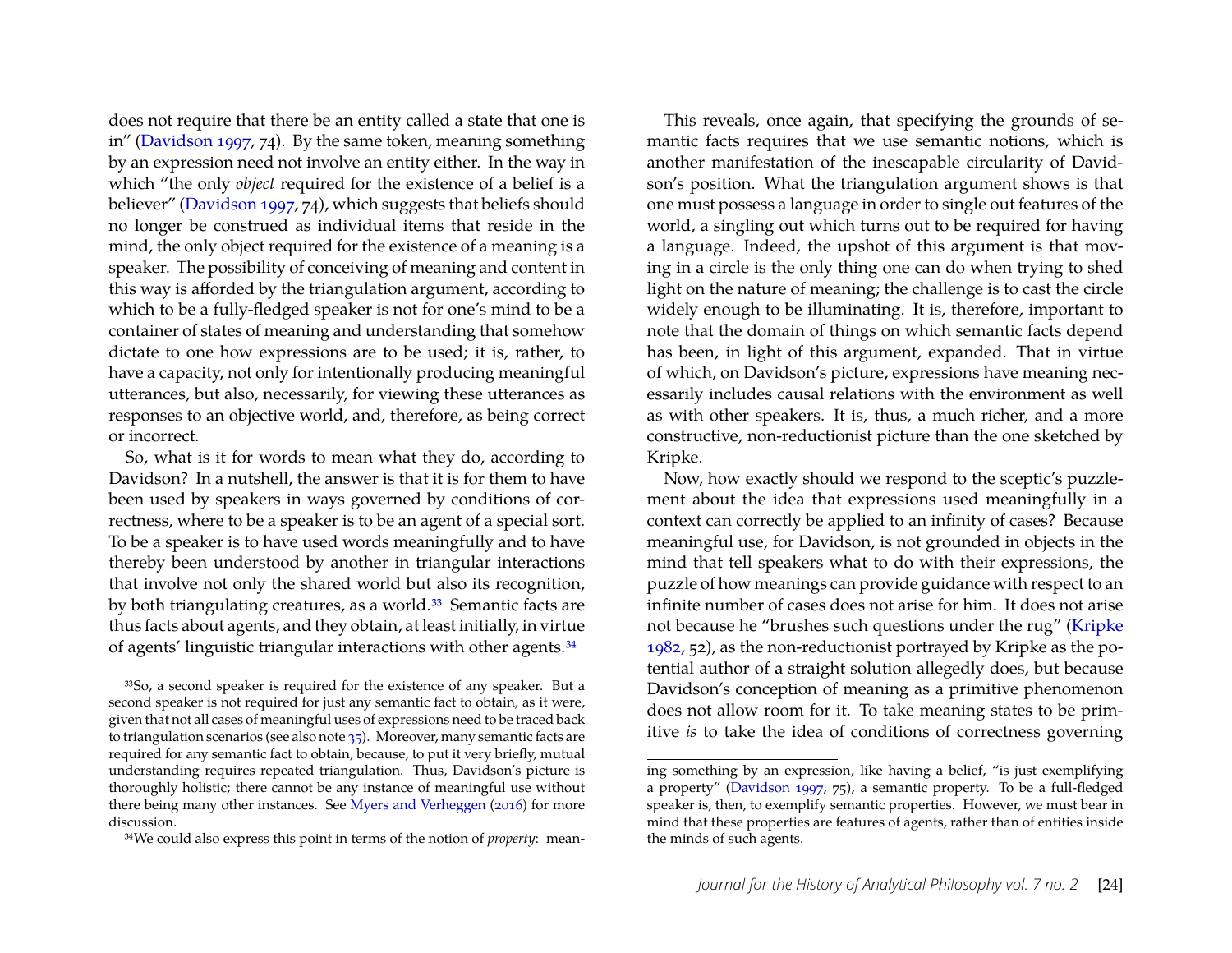uses to be primitive, irreducible to anything else, for, as we have seen, there is an essential connection between meaning and such conditions. It is in the very nature of meaning states that they classify performances into correct and incorrect, and so there is nothing puzzling about the fact that they do this.

Finally, let us see whether this picture is able to meet the two conditions on an adequate account of meaning, which, recall, are as follows: such an account must show what makes it possible for uses of expressions to be, first, correct or incorrect, and, second, intentional, as opposed to "leaps in the dark" [\(Kripke](#page-20-0) [1982,](#page-20-0) 10). On Davidson's account, a speaker's expressions are governed by conditions of correct application only if the speaker has successfully used at least some of them in triangular interactions, that is, only if some of her expressions have been used, and understood by the triangulating creatures to be used, to pick out some aspects of the world[.35](#page-18-0) Moreover, expressions can be so used only by individuals who recognize that there is a distinction between correct and incorrect uses of expressions; it is they who must take certain uses, rather than others, to be correct, thereby enabling these uses to be governed by conditions of correctness, and hence meaningful. To put it differently, it is in virtue of the fact that these uses are not made arbitrarily, that they are made by individuals who take them to be correct or incorrect, as the case may be, that they can be governed by conditions of correctness, and it is in virtue of taking them so that individuals are speakers. This shows that the two conditions formulated by Kripke's sceptic, neither of which could be met without also meeting the other one, are deeply interdependent[.36](#page-18-1)

However, whether or not this way of meeting the sceptic's conditions counts as a straight answer, that is, whether or not it will be understood to show the scepticism to be unwarranted, depends on how the sceptical question is construed. If we understand it as a general question about the possibility of conditions of correctness governing our uses of expressions in a way that is compatible with these uses being conceived of as cases of intentional action, then there does not seem to be anything preventing us from claiming that Davidson has a straight answer to offer. The answer starts with the recognition that the question of what makes it possible for conditions of correctness to govern the use of expressions leads to the question of what makes it possible for individuals to be speakers, for it is speakers themselves who must be at the origin of such conditions. It then answers this question via the triangulation argument. On the other hand, if we understand the question asked by the sceptic as formulated from within a conception of meaning as involving objects in the mind that the agent may consult prior to her using expressions,

<span id="page-18-0"></span><sup>35</sup>Thus, to repeat, it is not the case that, for every single expression, a triangular scenario must have endowed it with meaning. Many expressions in one's repertoire need not come to be endowed with meaning in this manner, especially since a wide range of expressions are not even used to talk about one's immediate surroundings. Davidson's point is, rather, that, "somewhere along the line [of words and concepts acquired] . . . we must come to the direct exposures that anchor thought and language to the world" [\(Davidson 1991a,](#page-20-10) 197), and this anchoring necessarily requires triangulation of the linguistic sort. Nevertheless—and this brings us back to Kripke's own mathematical example—triangulation may still be required in order for one to be competent with expressions that pertain to certain domains. As Myers and Verheggen have shown [\(2016,](#page-21-3) chaps. 5–8), the nature of normative content, and thus of normative discourse, can be accounted for by relying on the triangulation argument. We believe that a similar account could be offered to elucidate the nature of mathematical content, and thus of mathematical discourse. We obviously cannot develop this account here.

<span id="page-18-1"></span><sup>36</sup>Thus, we believe that Ginsborg is right when she challenges the order of the conditions misleadingly assumed by Kripke in his remarks—more specifically, his assumption that the correctness condition governing a use must be constituted prior to any normative attitude toward that use [\(Ginsborg 2011b\)](#page-20-23). However, she misidentifies the required attitudes, as she does not take them to involve assessments of semantic correctness. She is also wrong in claiming that the second condition (which involves the attitudes) is prior to, or can be met independently of, the first (which involves the distinction between correct and incorrect uses). What Davidson's solution reveals is that the two conditions are either met together or not met at all. See [Myers and Verheggen](#page-21-3) [\(2016,](#page-21-3) chap. 2) for more discussion of Ginsborg's view in relation to Davidson's.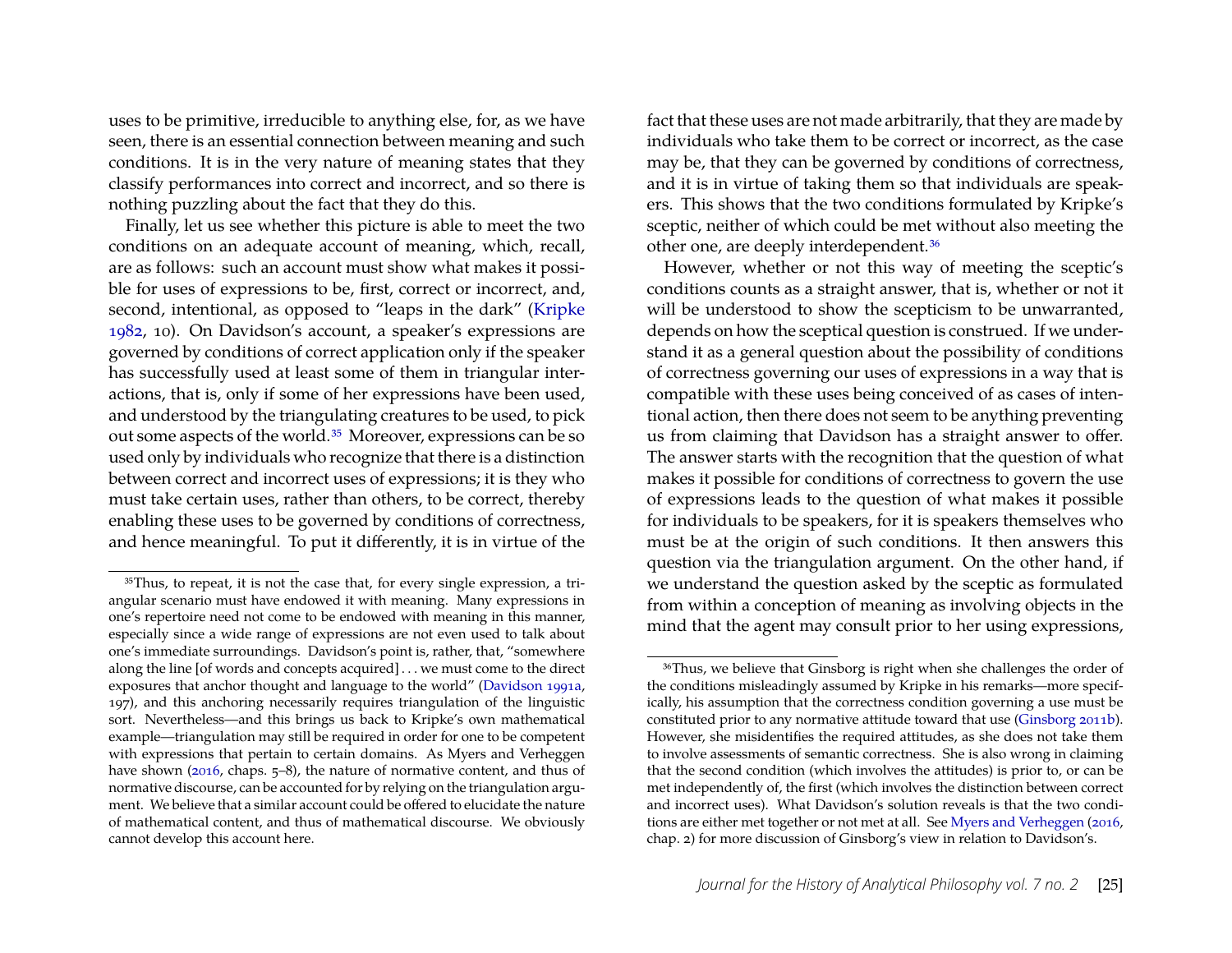then Davidson could be understood as rejecting, rather than answering, that question. He might be taken to show that the expectation that the world contains such things as meanings, understood as entities accompanying uses, is incoherent, and can only be the result of confusion.

Lastly, it seems to us that, even though it depicts the conditions of correctness governing the use of expressions as dependent on the taking of particular uses by particular speakers to be correct in particular triangular contexts, Davidson's solution has resources, which are superior to those made available by Kripke's own solution, for accommodating the idea of objectivity. This idea is expressed by the Wittgensteinian maxim according to which "nothing is more contrary to our ordinary view—or Wittgenstein's—than is the supposition that 'whatever is going to seem right to me is right' (§258)" [\(Kripke 1982,](#page-20-0) 23–24). We are unable to develop a complete treatment of this issue in this paper, whose main purpose is merely that of articulating, rather than that of fully defending, a Davidsonian answer to Kripke's sceptical challenge (see [Verheggen 2017b](#page-21-18) for further discussion). Suffice it to say that, according to this answer, a shared world is indispensable for the emergence of semantic facts; indeed, its involvement is a necessary condition for that emergence. Without real features of the world capable of causing people's reactions, features which make divergence in reactions so much as possible, there is, according to Davidson, no prospect for acquiring the concept of objectivity, and thus no possibility for uses of expressions to be meaningful. While the real features of the world do not dictate meanings, they do supply a necessary constraint for the project of fixing them, for it is only against these features that uses could be taken by speakers to be correct or incorrect. This, it appears to us, could lead us to a satisfactory conception of objectivity.

#### **Acknowledgements**

We are grateful to Robert Myers, Alex Miller, Ali Hossein Khani and Sam Steadman for comments on an earlier draft of this paper.

**Olivia Sultanescu**

York University osultane@yorku.ca

## **Claudine Verheggen**

York University cverheg@yorku.ca

## **References**

- <span id="page-19-4"></span>Adams, Fred and Ken Aizawa, 2017. "Causal Theories of Mental Content." In *The Stanford Encyclopedia of Philosophy*, [https://](https://plato.stanford.edu/archives/sum2017/entries/content-causal/) [plato.stanford.edu/archives/sum2017/entries/content](https://plato.stanford.edu/archives/sum2017/entries/content-causal/)[causal/](https://plato.stanford.edu/archives/sum2017/entries/content-causal/), accessed 13 February 2019.
- <span id="page-19-1"></span>Blackburn, Simon, 1984. "The Individual Strikes Back." *Synthese* 58: 281–301.
- <span id="page-19-0"></span>Boghossian, Paul, 1989. "The Rule-Following Considerations." *Mind* 98: 507–49.
- <span id="page-19-3"></span>, 2005. "Is Meaning Normative?" In *Philosophy–Science–Scientific Philosophy. Main Lectures and Colloquia of GAP 5*, edited by C. Nimtz and A. Beckermann, pp. 205–18. Paderborn: Mentis.
- <span id="page-19-2"></span>Bridges, Jason, 2014. "Rule-Following Skepticism, Properly So Called." In *Varieties of Skepticism: Essays after Kant, Wittgenstein, and Cavell*, edited by J. Conant and A. Kern, pp. 249–88. Berlin: De Gruyter.
- <span id="page-19-5"></span>Davidson, Donald, 1982. "Rational Animals." Reprinted in [Davidson](#page-20-16) [\(2001c\)](#page-20-16), pp. 95–105.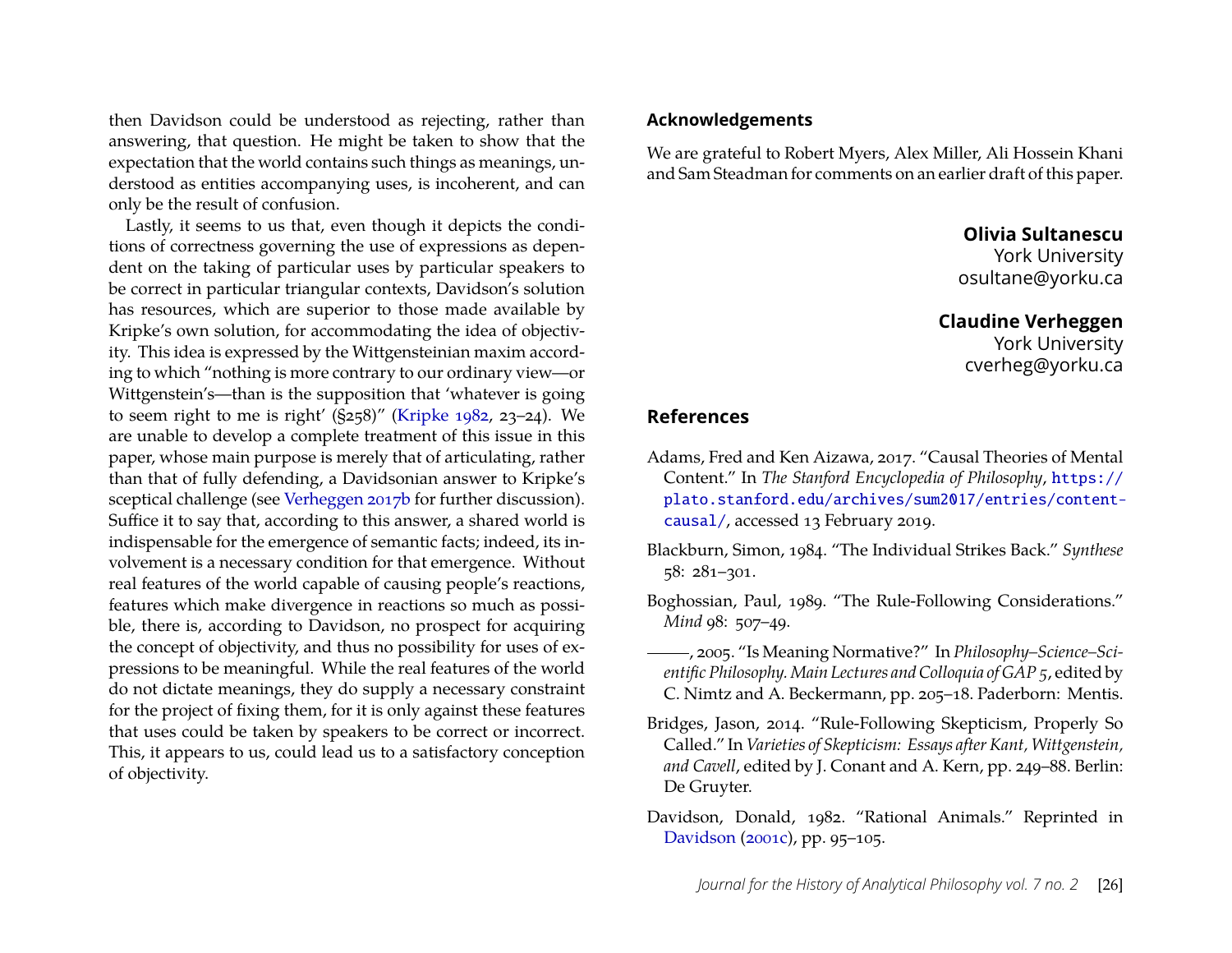<span id="page-20-9"></span>, 1984. *Inquiries into Truth and Interpretation*. Oxford: Clarendon Press.

- <span id="page-20-21"></span>- 1989. "What is Present to the Mind." Reprinted in [David](#page-20-16)[son](#page-20-16) [\(2001c\)](#page-20-16), pp. 53–67.
- <span id="page-20-19"></span>(1990. "Meaning, Truth, and Evidence." Reprinted in [Davidson](#page-20-24) [\(2005\)](#page-20-24), pp. 47–62.
- <span id="page-20-10"></span>, 1991a. "Epistemology Externalized." Reprinted in [David](#page-20-16)[son](#page-20-16) [\(2001c\)](#page-20-16), pp. 193–204.
- <span id="page-20-17"></span>, 1991b. "Three Varieties of Knowledge." Reprinted in [Davidson](#page-20-16) [\(2001c\)](#page-20-16), pp. 205–20.
- <span id="page-20-1"></span>(1992. "The Second Person." Reprinted in [Davidson](#page-20-16) [\(2001c\)](#page-20-16), pp. 107–21.
- <span id="page-20-18"></span>, 1994. "The Social Aspect of Language." Reprinted in [Davidson](#page-20-24) [\(2005\)](#page-20-24), pp. 109–25.
- <span id="page-20-22"></span>, 1997. "Indeterminism and Antirealism." Reprinted in [Davidson](#page-20-16) [\(2001c\)](#page-20-16), pp. 69–84.
- <span id="page-20-11"></span>(1999). "The Emergence of Thought." Reprinted in [David](#page-20-16)[son](#page-20-16) [\(2001c\)](#page-20-16), pp. 123–34.
- <span id="page-20-15"></span>, 2001a. "Comments on Karlovy Vary Papers." In [Kotatko,](#page-20-25) [Pagin and Segal](#page-20-25) [\(2001\)](#page-20-25), pp. 285–307.
- <span id="page-20-2"></span>, 2001b. "Externalisms." In [Kotatko, Pagin and Segal](#page-20-25) [\(2001\)](#page-20-25), pp. 1–16.
- <span id="page-20-16"></span>, 2001c. *Subjective, Intersubjective, Objective*. Oxford: Clarendon Press.
- <span id="page-20-24"></span>, 2005. *Truth, Language, and History*. Oxford: Clarendon Press.
- <span id="page-20-7"></span>Davies, David, 1998. "How Sceptical is Kripke's 'Sceptical Solution'?" *Philosophia* 26: 119–40.
- <span id="page-20-12"></span>Fodor, Jerry A., 1984. "Semantics, Wisconsin Style." *Synthese* 59: 231–50.
- <span id="page-20-3"></span>Ginsborg, Hannah, 2011a. "Inside and Outside Language: Stroud's Nonreductionism about Meaning." In *The Possibility of Philosophical Understanding: Reflections on the Thought of Barry Stroud*, edited by J. Bridges, N. Kolodny and W. Wong, pp. 147–81. Oxford: Oxford University Press.
- <span id="page-20-23"></span>(2011b. "Primitive Normativity and Skepticism About Rules." *The Journal of Philosophy* 108: 227–54.
- <span id="page-20-5"></span>Glüer, Kathrin and Åsa Wikforss, 2009. "Against Content Normativity." *Mind* 118: 31–70.
- <span id="page-20-13"></span>Godfrey-Smith, Peter, 1989. "Misinformation." *Canadian Journal of Philosophy* 19: 533–50.
- <span id="page-20-4"></span>Hattiangadi, Anandi, 2007. *Oughts and Thoughts: Rule-Following and the Normativity of Content*. Oxford: Oxford University Press.
- <span id="page-20-14"></span>Hossein Khani, Ali, 2017. Review of *Donald Davidson's Triangulation Argument: A Philosophical Inquiry*. *International Journal of Philosophical Studies* 26: 113–17.
- <span id="page-20-25"></span>Kotatko, Peter, Peter Pagin and Gabriel Segal, eds., 2001. *Interpreting Davidson*. Stanford: CSLI Publications.
- <span id="page-20-0"></span>Kripke, Saul A., 1982. *Wittgenstein on Rules and Private Language*. Cambridge, MA: Harvard University Press.
- <span id="page-20-8"></span>Kusch, Martin, 2006. *A Sceptical Guide to Meaning and Rules*. Montreal and Kingston: McGill-Queen's University Press.
- <span id="page-20-6"></span>McDowell, John, 1984. "Wittgenstein on Following a Rule." *Synthese* 58: 325–63.
- <span id="page-20-20"></span>Miller, Alexander, 2017a. Postscript to "Radical Interpretation." In *A Companion to the Philosophy of Language*, vol. I, edited by B. Hale, C. Wright and A. Miller, pp. 317–23. Chichester: John Wiley & Sons.